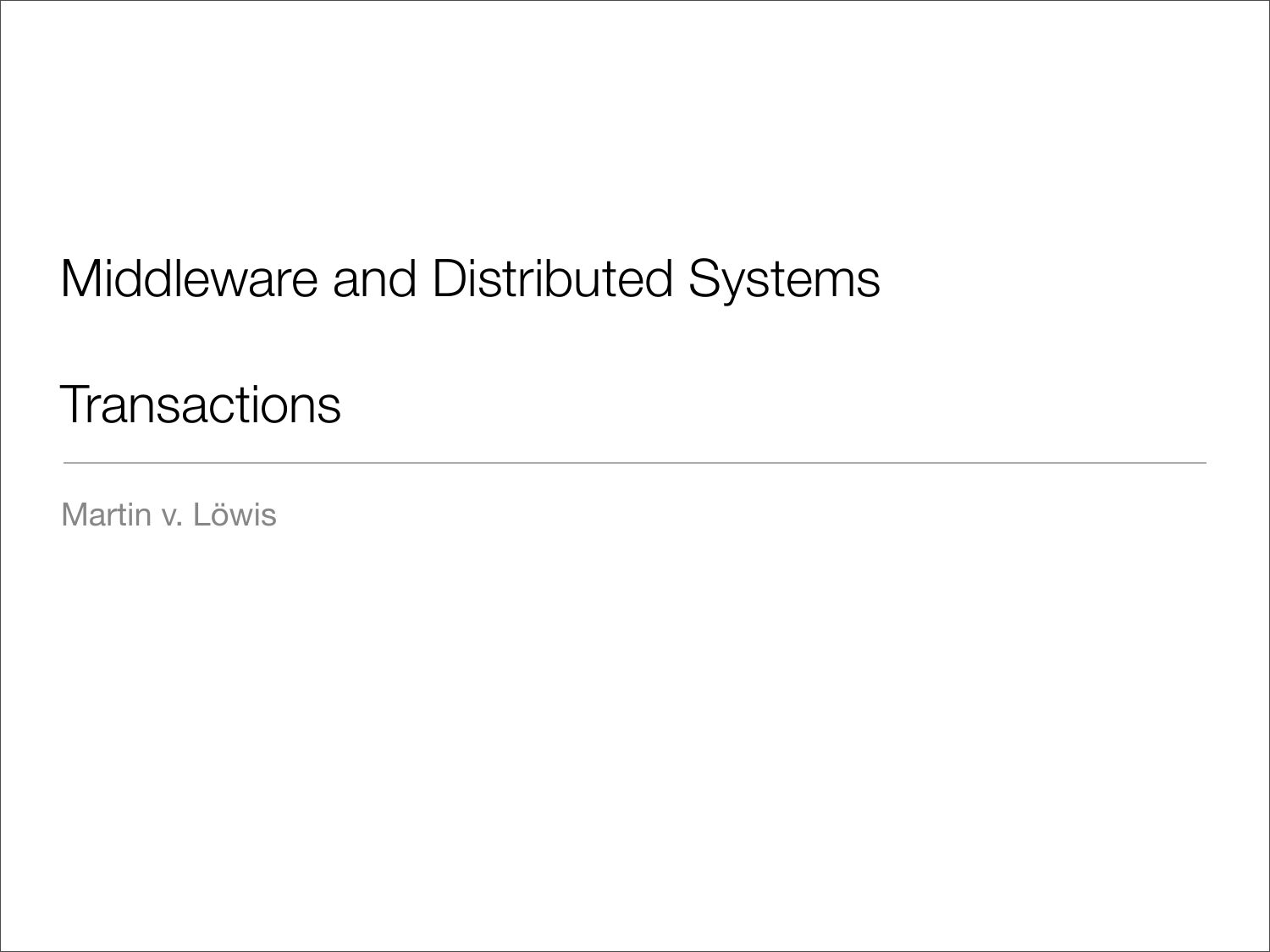### **Terminology**

- Financial Transaction (purchase, loan, mortgage, ...)
- Database Transaction: unit of interaction between a process and a relational database
- Atomic transaction: sequence of operations that should be atomic
	- not necessarily limited to databases may involve regular files, or actions "in the real world"
	- all-or-nothing: should either completely succeed or completely fail
		- failure atomicity: should be atomic even in the presence of crashes
		- durability: changes should persist once transaction succeeds
	- isolation: concurrent transactions must not interfere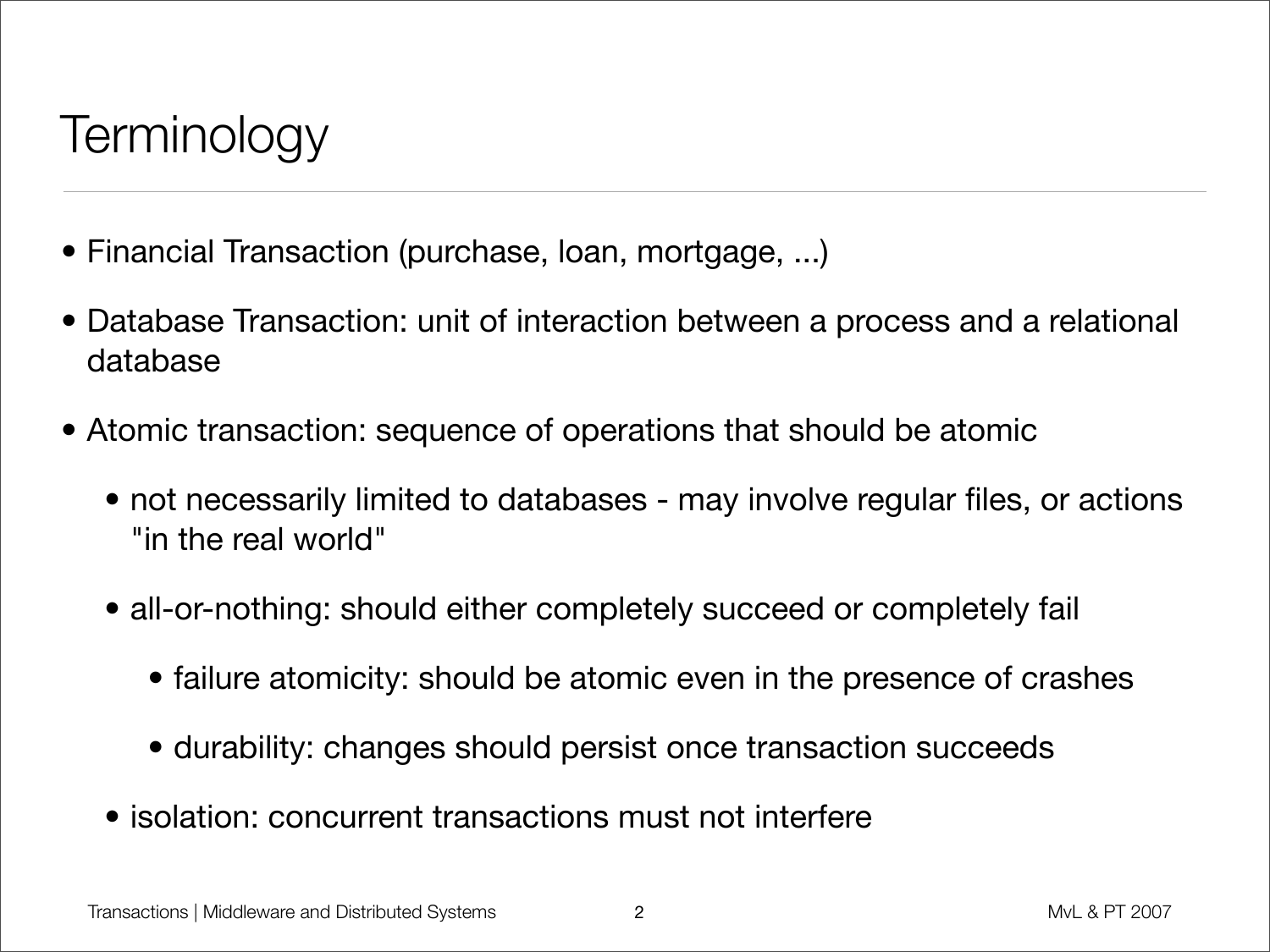

- Härder and Reuter, Principles of Transaction-Oriented Database Recovery, Computing Surveys, 1983
- **A**tomicity: updates are all-or-nothing
- **C**onsistency: integrity is maintained across transactions
- **I**solation: intermediate states are not observable to other processes
- **D**urability: changes are not undone after a transaction completes
- Recovery: system reverts to previous state in case of failure
- Concurrency: allow concurrent operations even though they possibly might have conflicting effects
	- server needs to verify that actions are *serializable*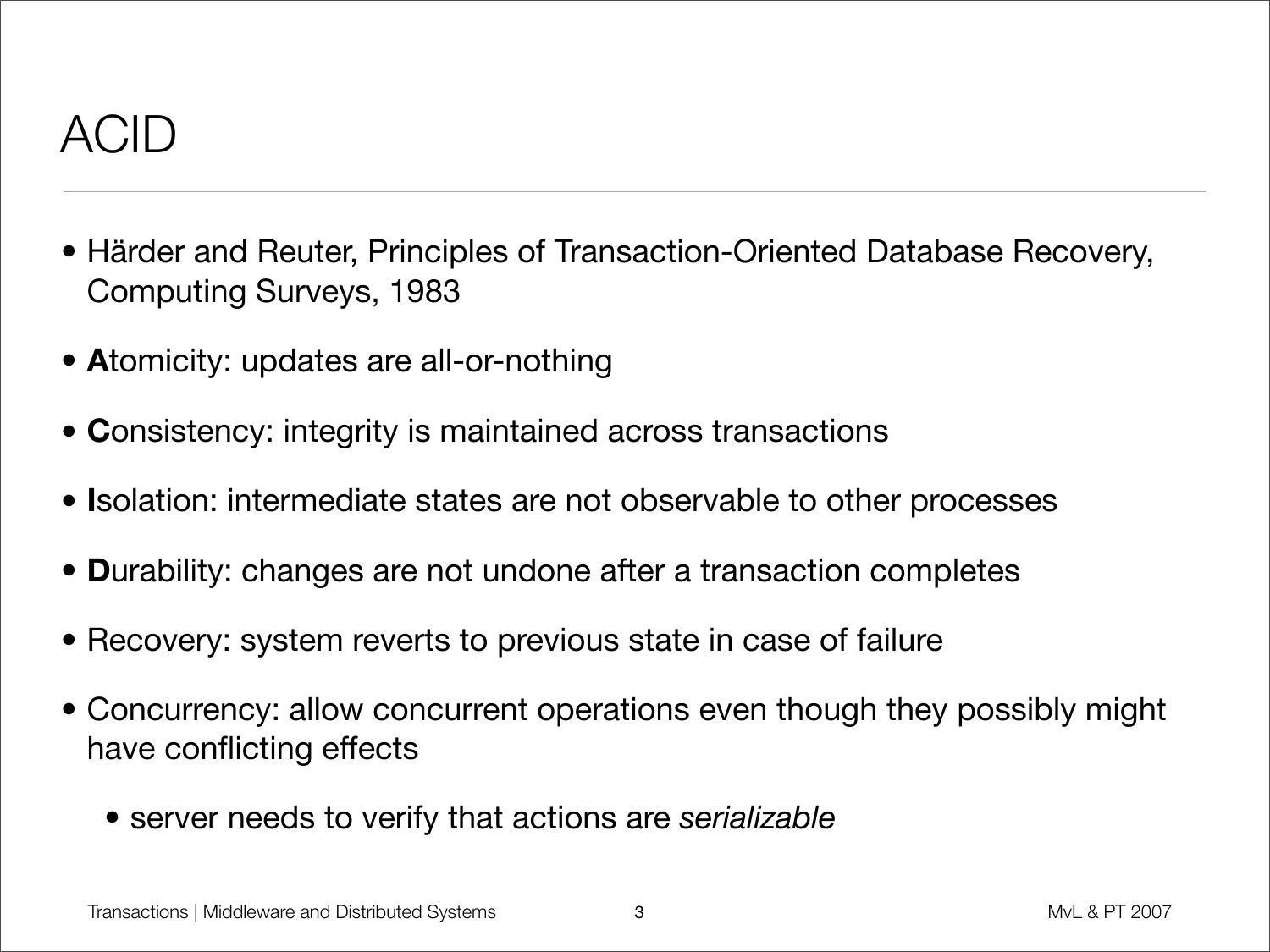### Distributed Transactions

- client invokes operations on different servers
	- effects should be atomic across all servers
- flat vs. nested
	- flat: a client starts a transaction, then sequentially performs operations on multiple servers
	- nested: within a transaction, further transactions can be started; sub-transactions may run concurrently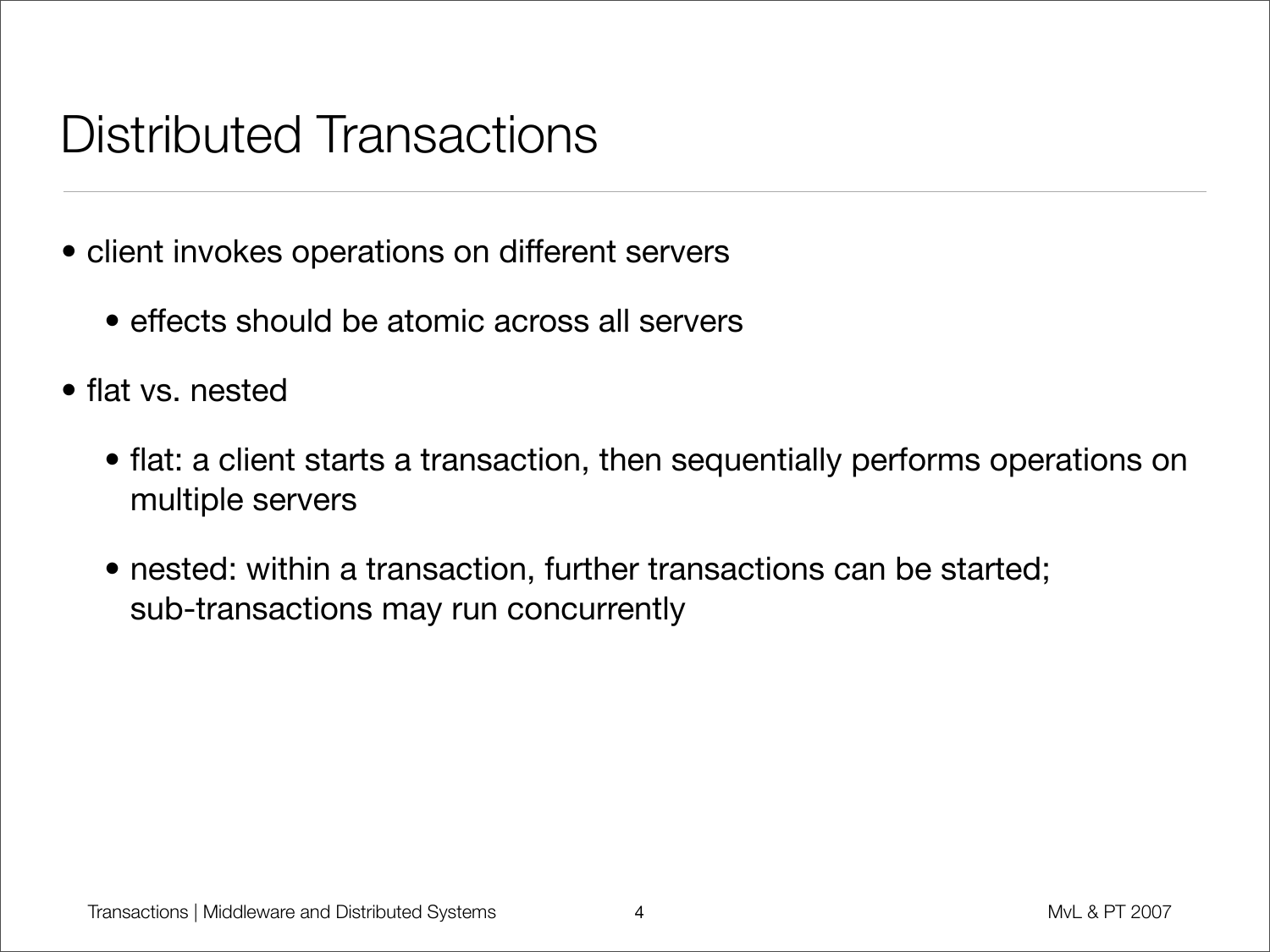© Pearson Education 2005

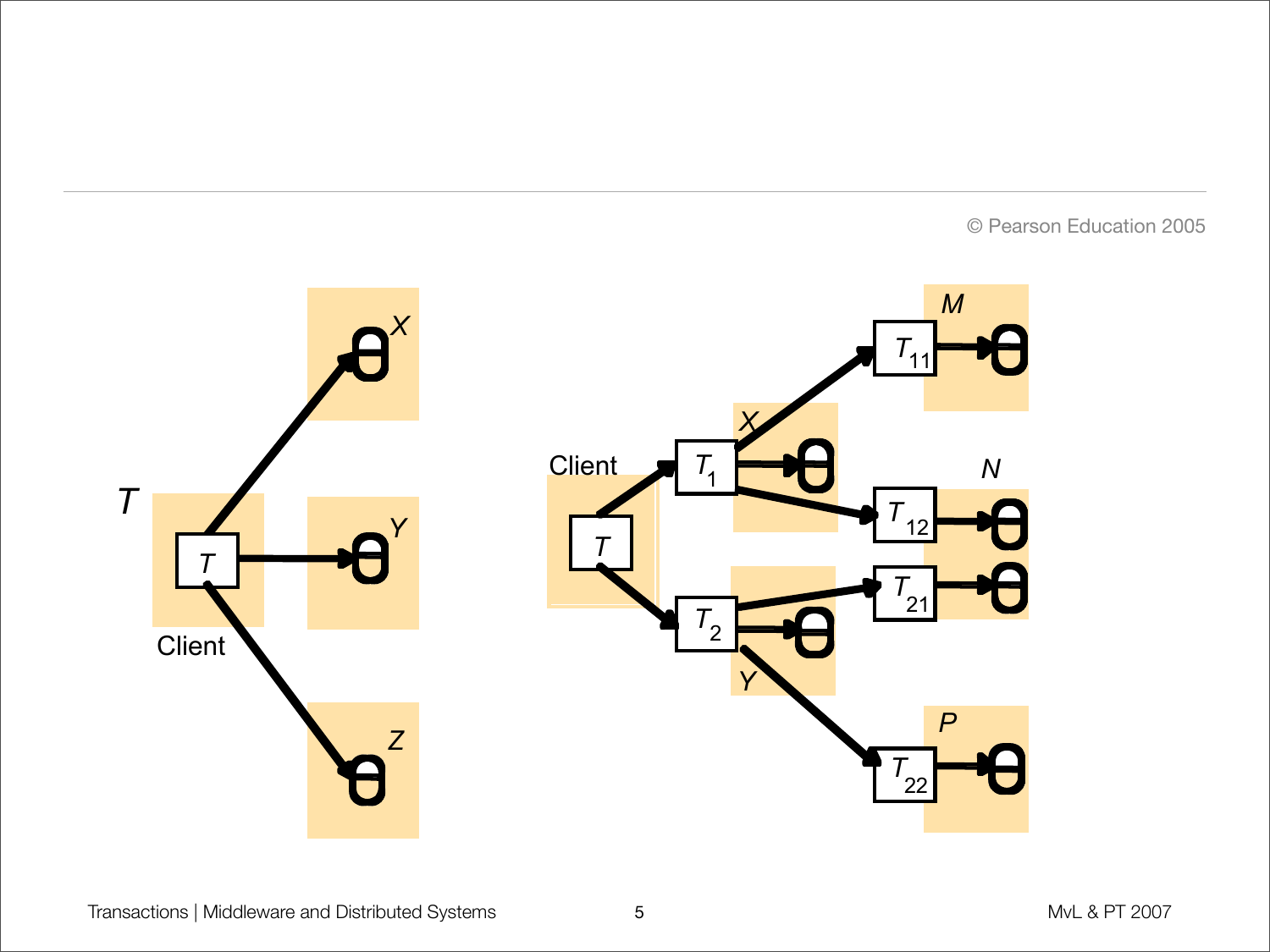### Transaction Coordinator

- aka Transaction Manager aka Transaction Monitor
- allows identification of transaction, and keeps track of participants (*resources*) of a transaction
	- *• openTransaction*: start a new transaction, returns transaction handle
	- *• closeTransaction*: complete successfully
	- *• abortTransaction*: discard all partial changes
	- *• join*: include a reference to a participant (process) into the transaction
- *•* client needs to communicate transaction handle to all participants
	- *•* coordinator does not talk to participants during the transaction (only at the end)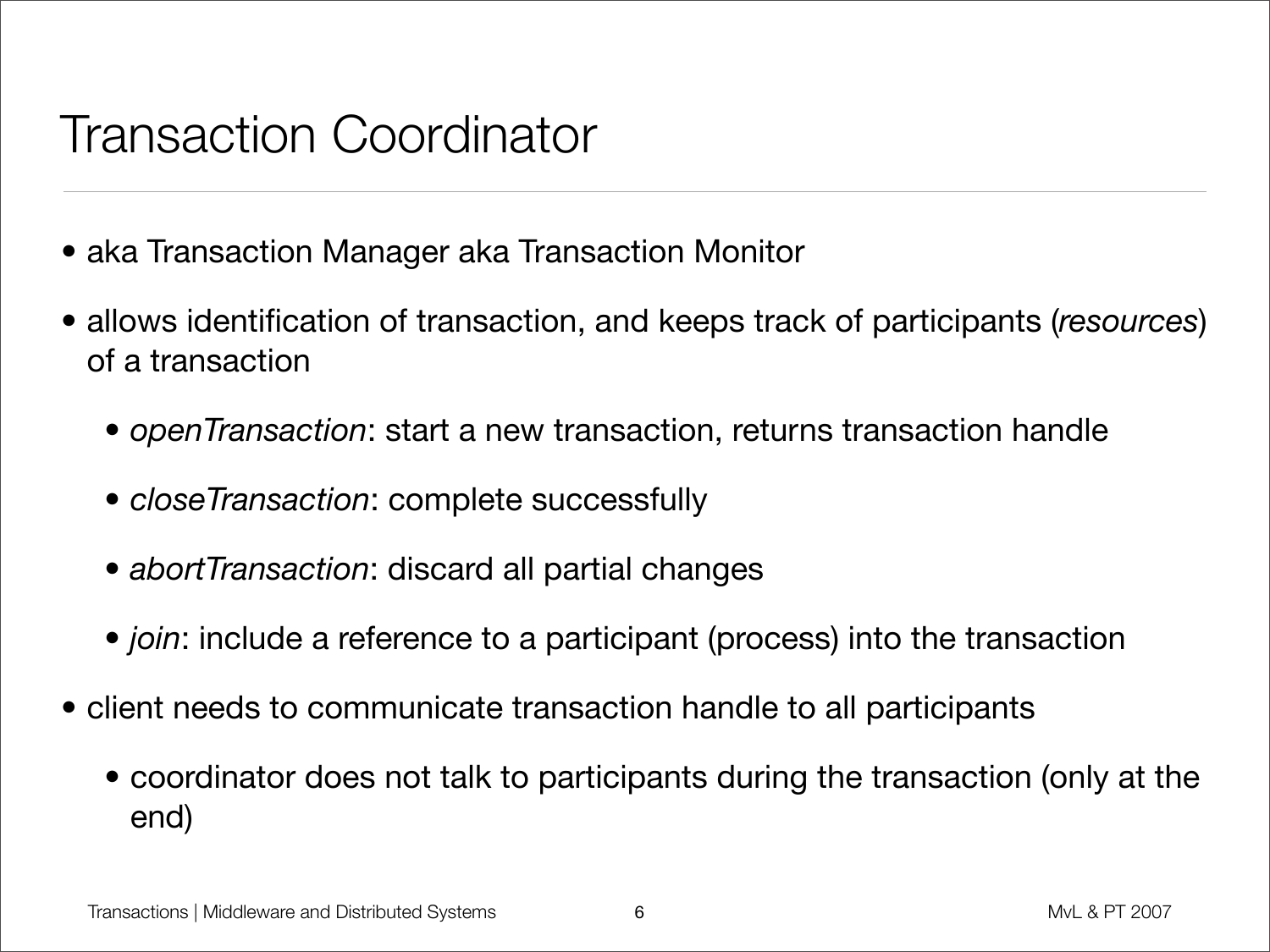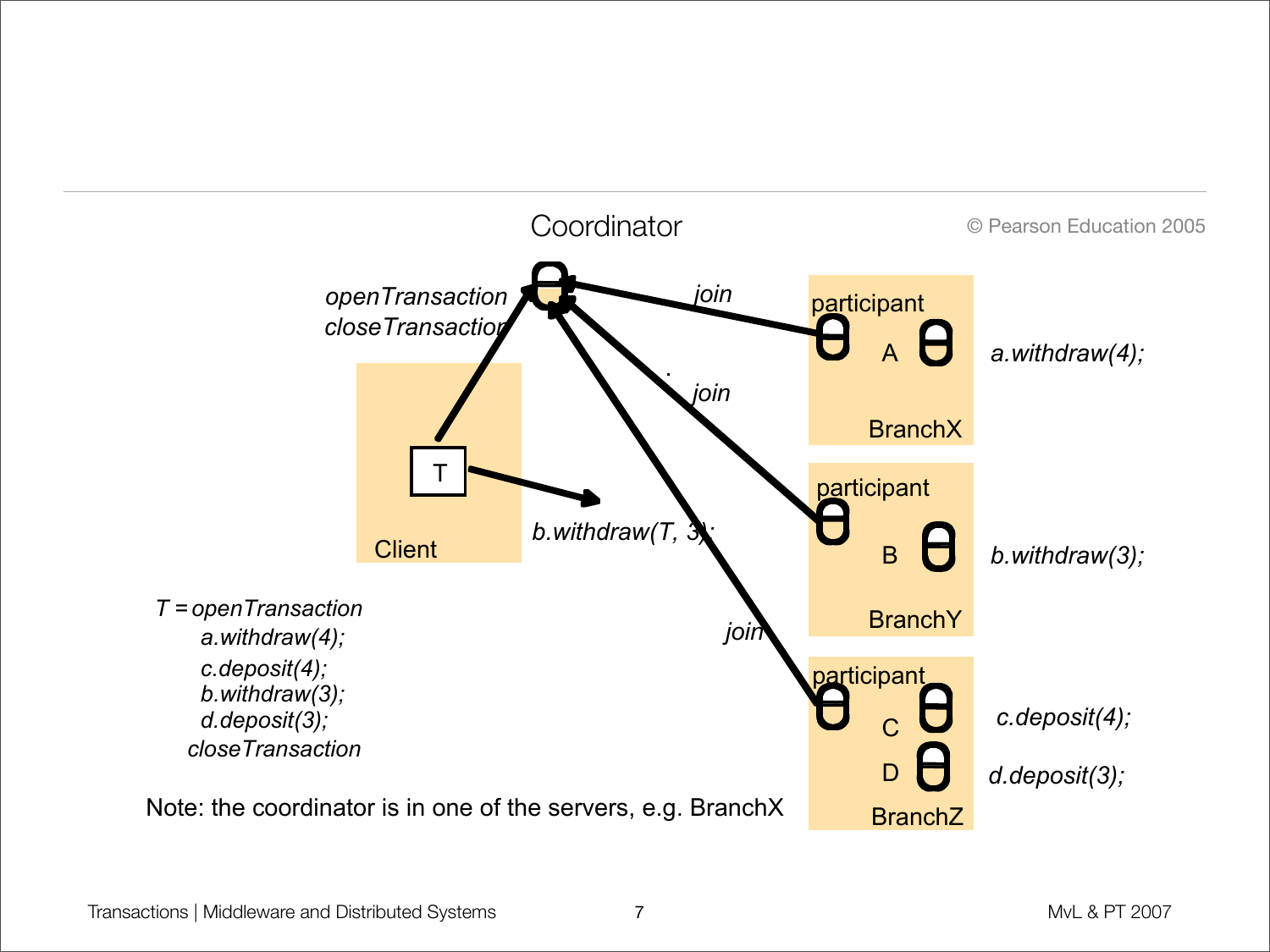### Atomic Commit Protocols

- one-phase commit
	- server sends commit/abort messages to all participants
	- participant individually commits local changes
	- problem: what if a server fails to commit, e.g. when the server had to break a lock to resolve a deadlock with some other transaction
- two-phase commit (Gray 1978)
	- prepare phase: participants vote to commit or abort transactions
		- write *prepared* log entries, and enter *uncertain* (*in-doubt*) state
	- servers who voted to commit then must not change their minds
	- commit phase: participants all commit

Transactions | Middleware and Distributed Systems and  $\overline{a}$  8 and  $\overline{a}$  and  $\overline{a}$  and  $\overline{a}$  and  $\overline{a}$  and  $\overline{a}$  and  $\overline{a}$  and  $\overline{a}$  and  $\overline{a}$  and  $\overline{a}$  and  $\overline{a}$  and  $\overline{a}$  and  $\overline{a}$  a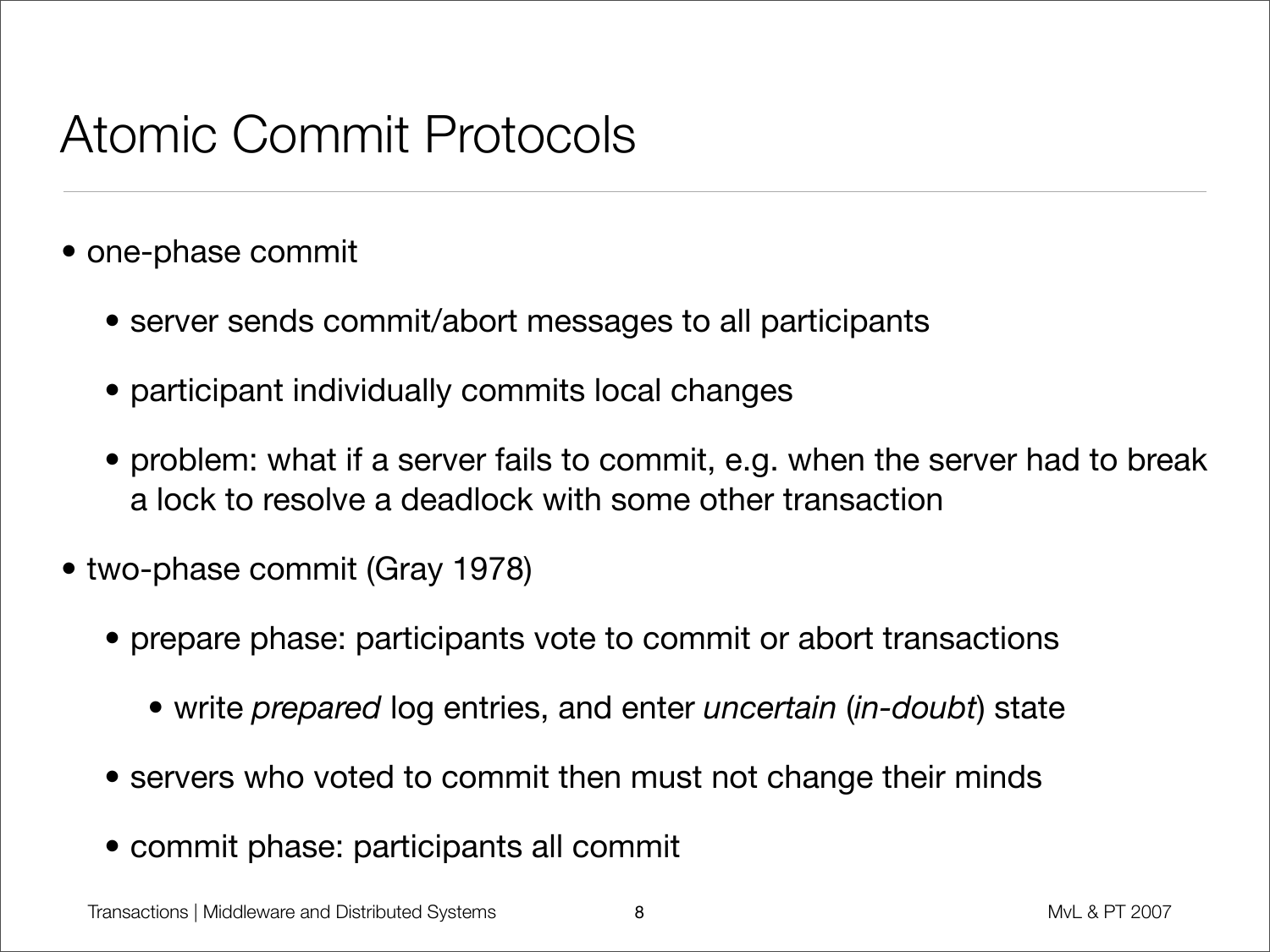© Pearson Education 2005

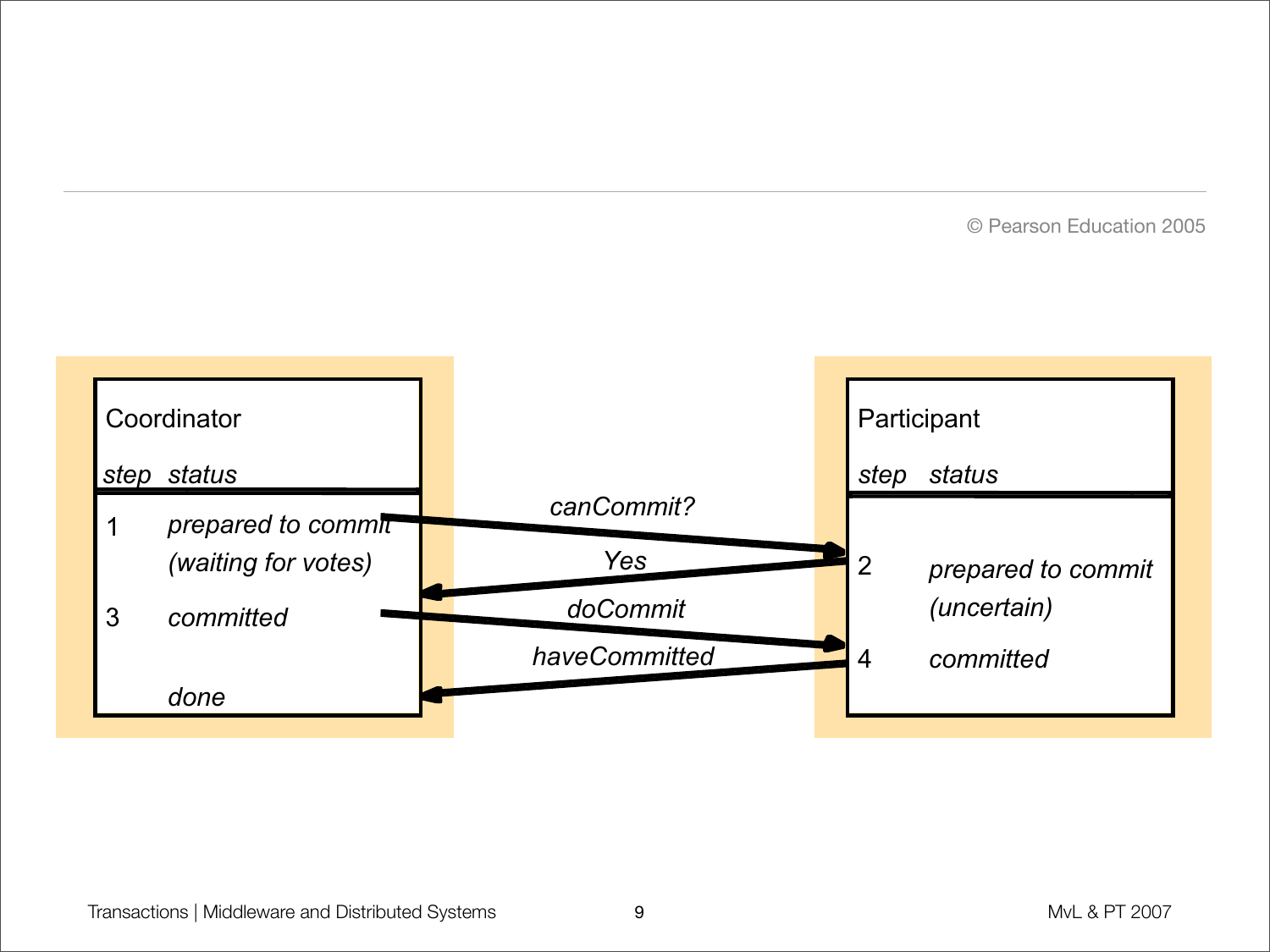#### Failures

- time-outs, server crashes, message loss
- server crash: server gets restarted from consistent state
	- information about ongoing transactions might have been lost, so prepare messages from coordinator result in aborts
	- in a crash after a "commit" vote, server needs to recover with prepare log
	- coordinator may abort transaction after participant timeout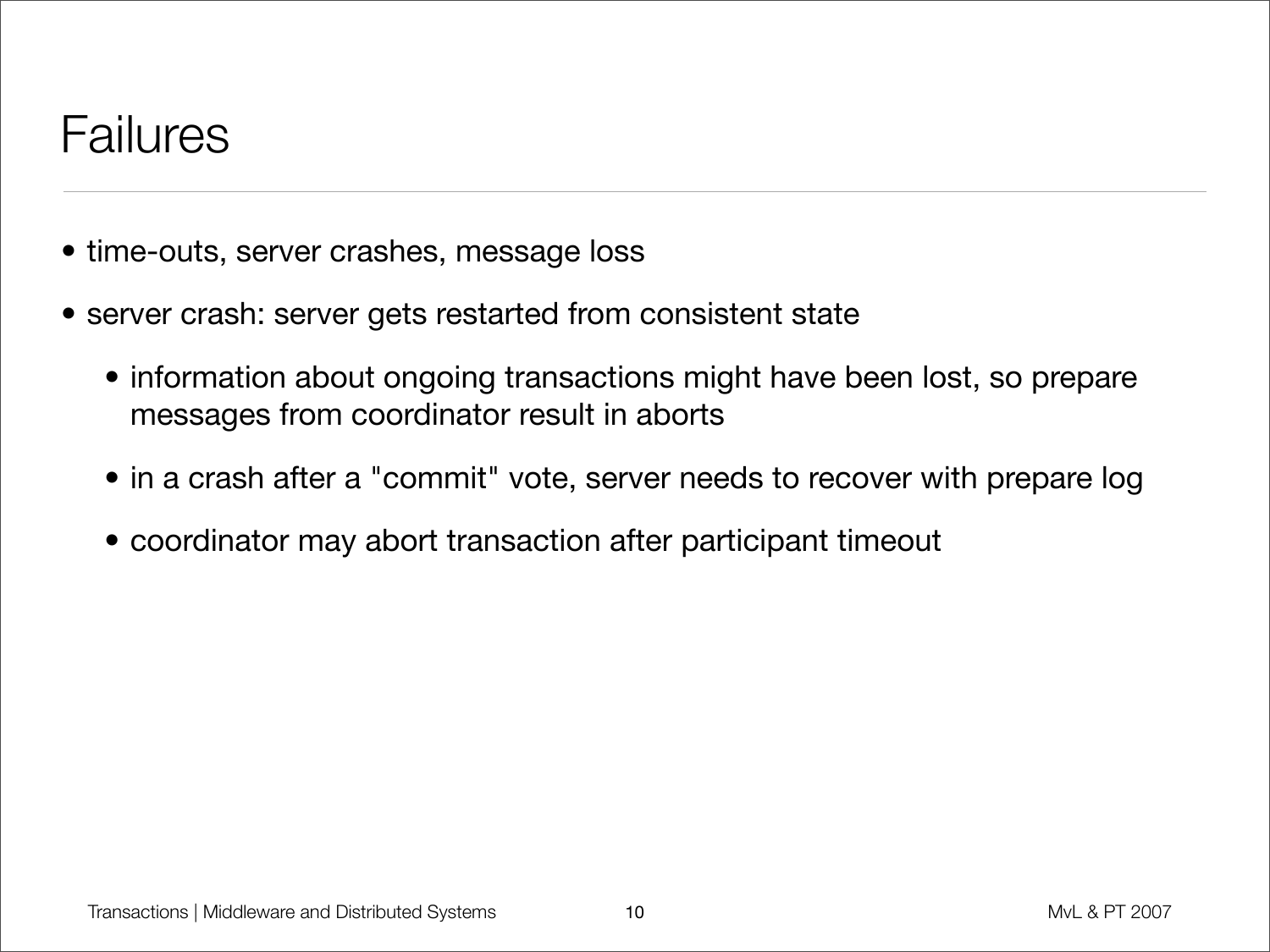## Failures (2)

- coordinator should maintain log of ongoing transactions, redo log during recovery
	- for started transactions without completed prepare phase: abort
	- if no vote was recorded for some participant: ask again
	- if abort was logged: redo abort
	- if commit was logged: redo commit
- coordinator crash: participant needs to find out global state, by asking restarted coordinator
	- before prepare: can safely abort transaction
	- after prepare (*uncertainty period*): need to wait for coordinator, or try to find other participants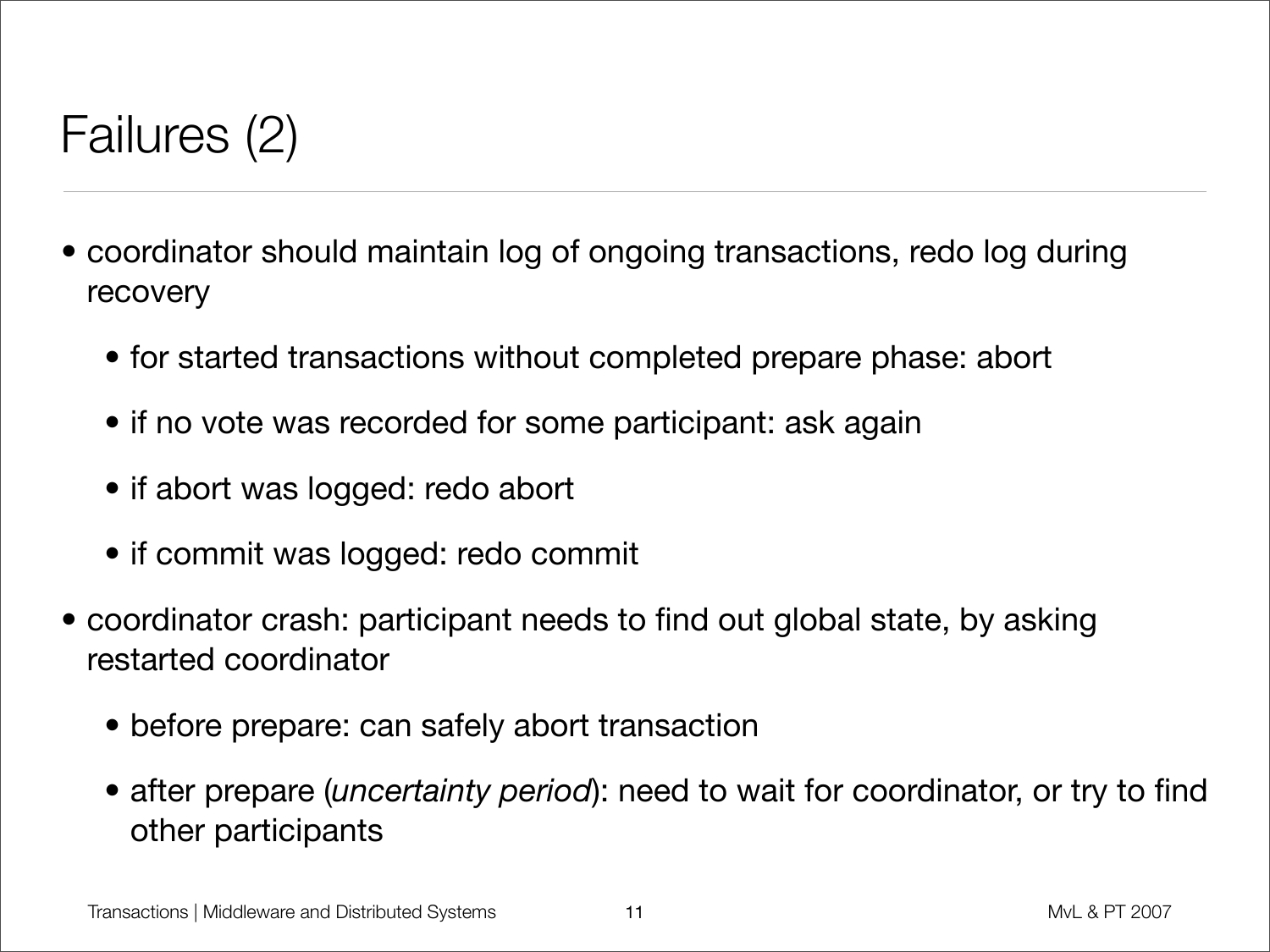### Correctness of 2PC

- Safety: if one process is in a final (committed/aborted) state, then either all processes are in the committed state, or all processes are in the aborted state
- Liveness: for a finite number of failures, 2PC will reach a final global state after a finite sequence of state transitions (i.e. messages sent)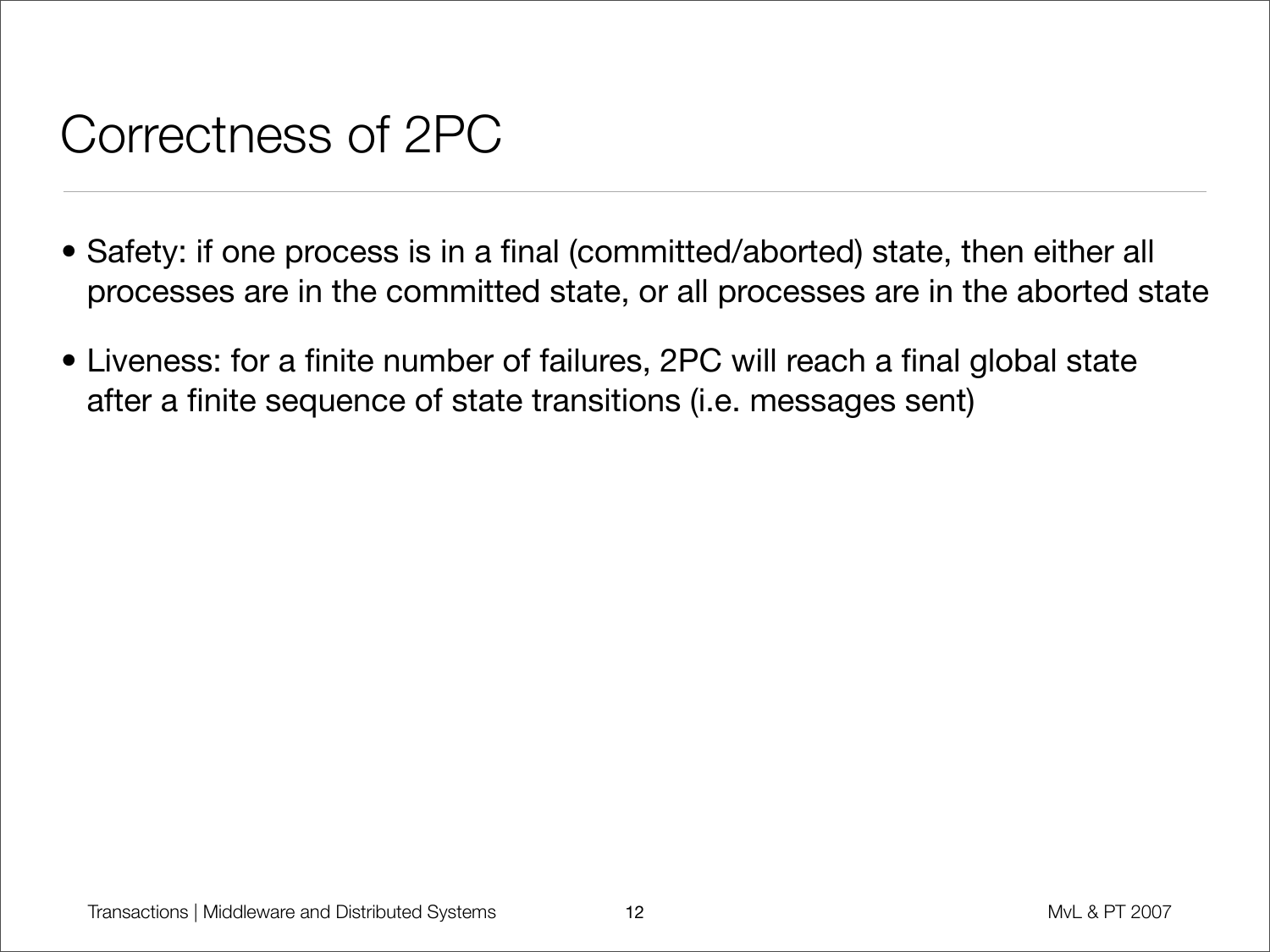#### Nested Transactions

- Additional operations on coordinator:
	- *• openSubTransaction(trans)*: nested transaction ID must include/refer to parent transaction
- Transaction status may be *committed*, *aborted*, or *provisional*
	- provisional commit is not durable, and visible only within the outer transaction (sub-transaction *joins* parent transaction)
	- server may lose information about provisional commits in a crash
- Parent transaction can be committed even if sub-transactions failed
	- Application needs to take appropriate corrective measures (e.g. retry)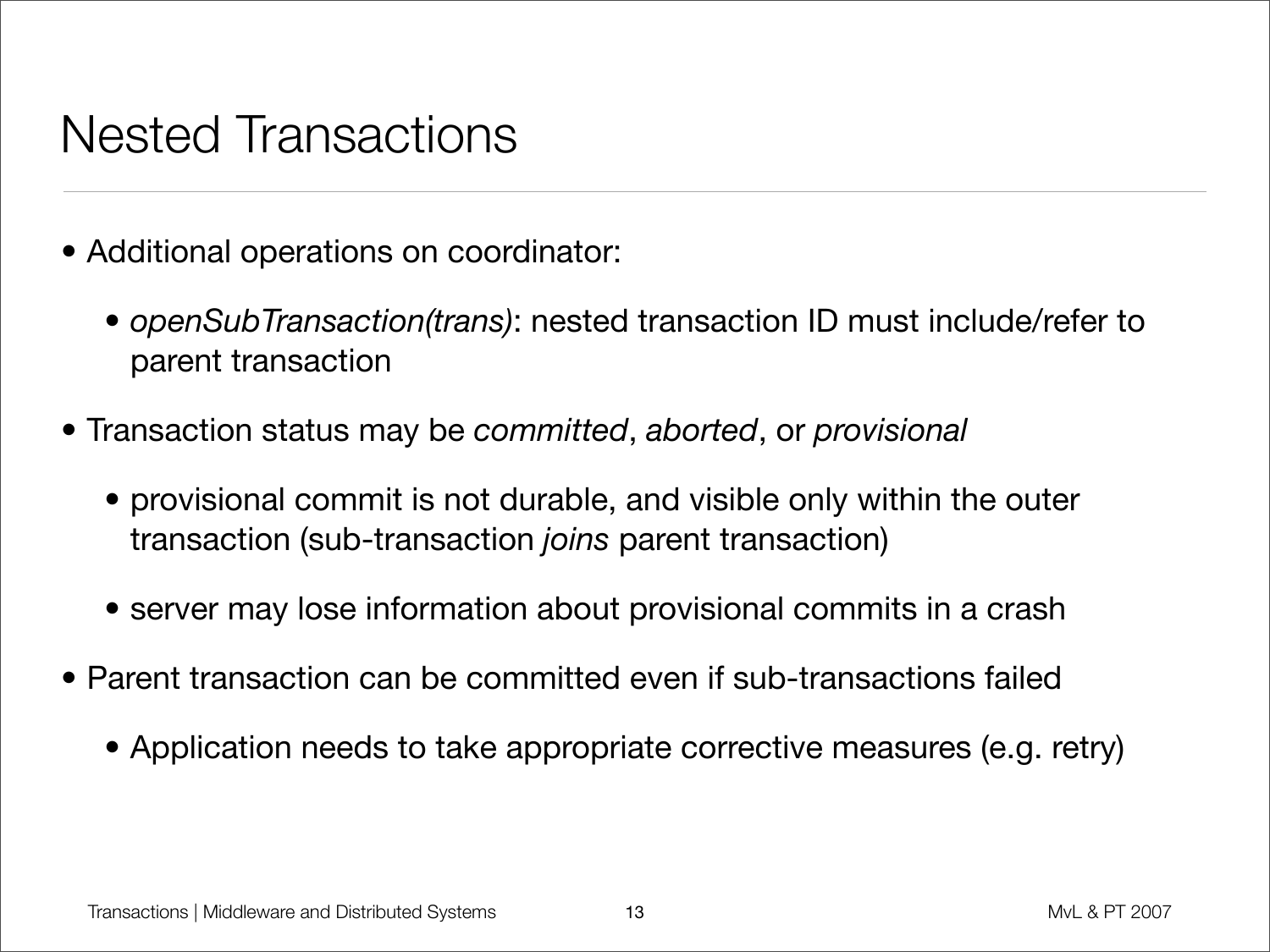### Nested Transactions: 2PC

- Hierarchic model: prepare calls are made recursively through the tree
	- intermediate nodes act as coordinators for their sub-transactions
	- entire transaction will abort if one participant aborts
- Flat model: top-level coordinator asks all coordinators of provisionallycommitted transactions
	- if a parent transaction has already aborted, the sub-transaction must vote "abort": coordinator should send list of aborted transactions in prepare message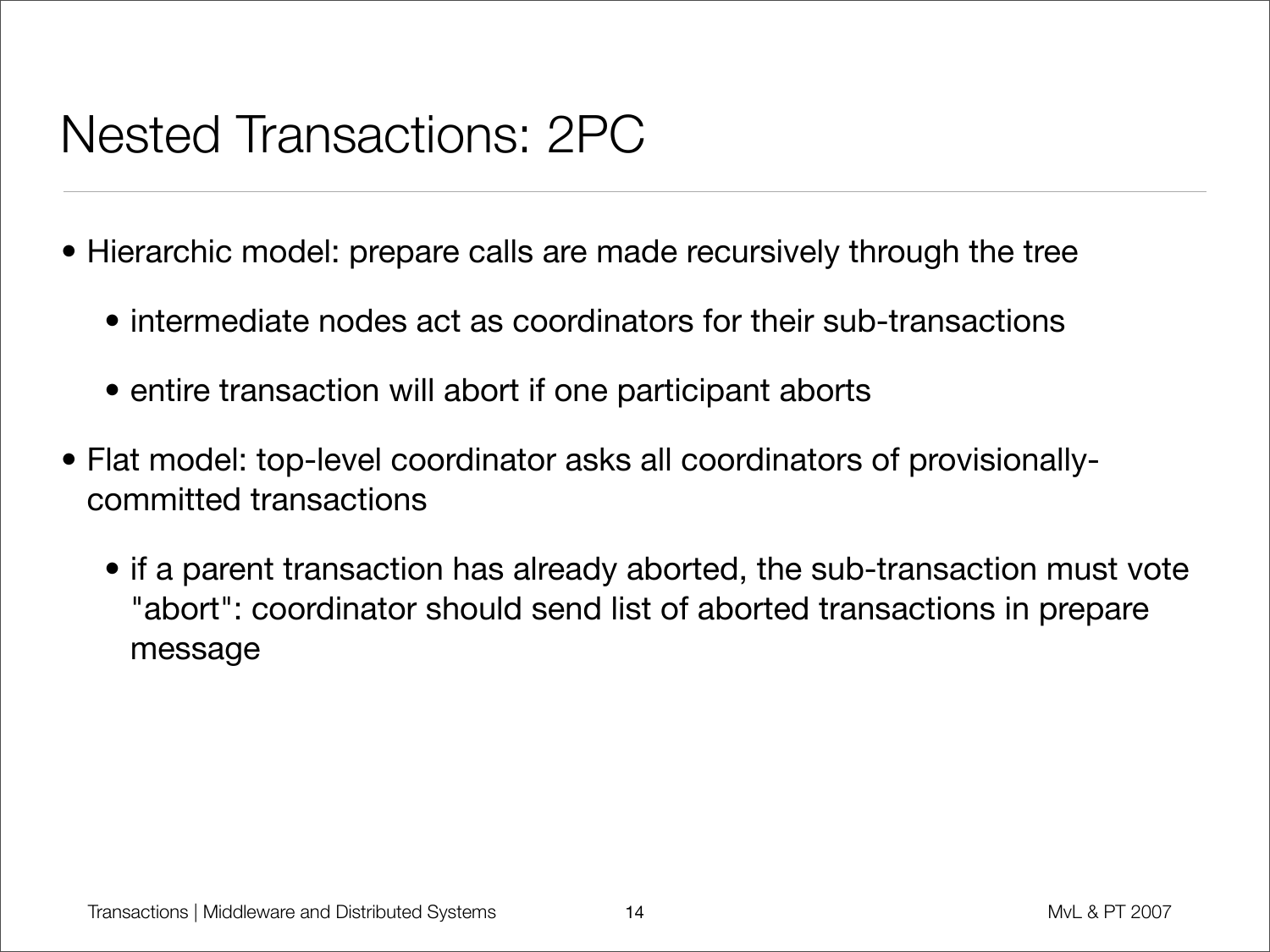- X/Open specification for distributed transactions (1991)
- Application Program (AP)
- Resource Manager (RM)
- Transaction Manager (TM)
- not meant for communication (i.e. unspecified wire protocol)
	- suggests to use OSI DTP
	- XA is interface between RM and TM
- unit of work: global transaction
	- transaction branches on individual RMs, identified by XIDs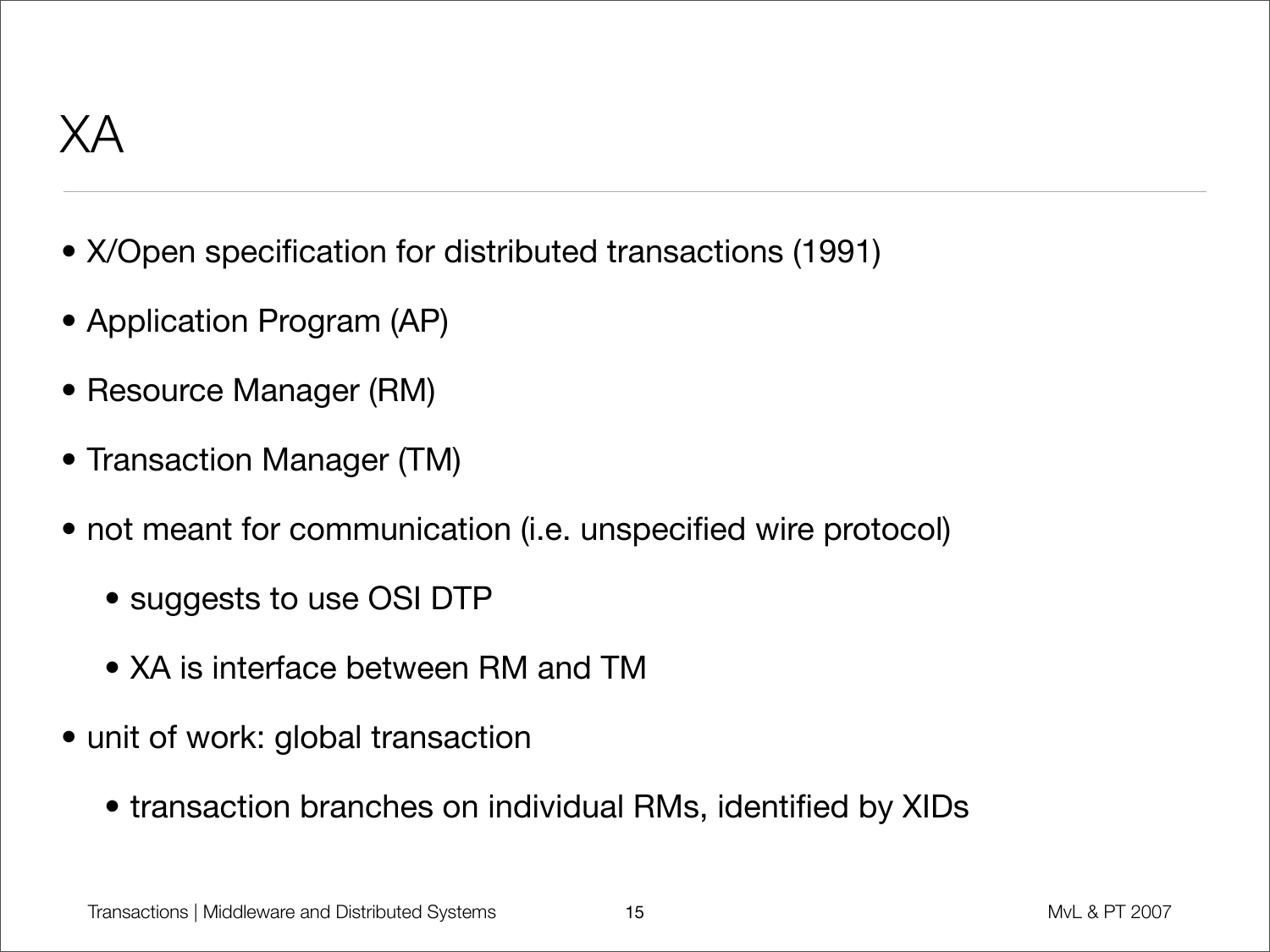- C API to be used by the RM
- XA implementation provided by the TM vendor
- routines to be called by the RM: ax\_reg, ax\_unreg
- routines to be called by the TM (implemented by the RM, as function pointers):
	- xa\_open, xa\_close: initialisation
	- xa\_start: create a new branch for the current thread, and associate it with given XID (or join current thread if XID was already started)
	- xa\_end: dissociate current thread with XID
	- xa\_prepare, xa\_commit, xa\_rollback: 2PC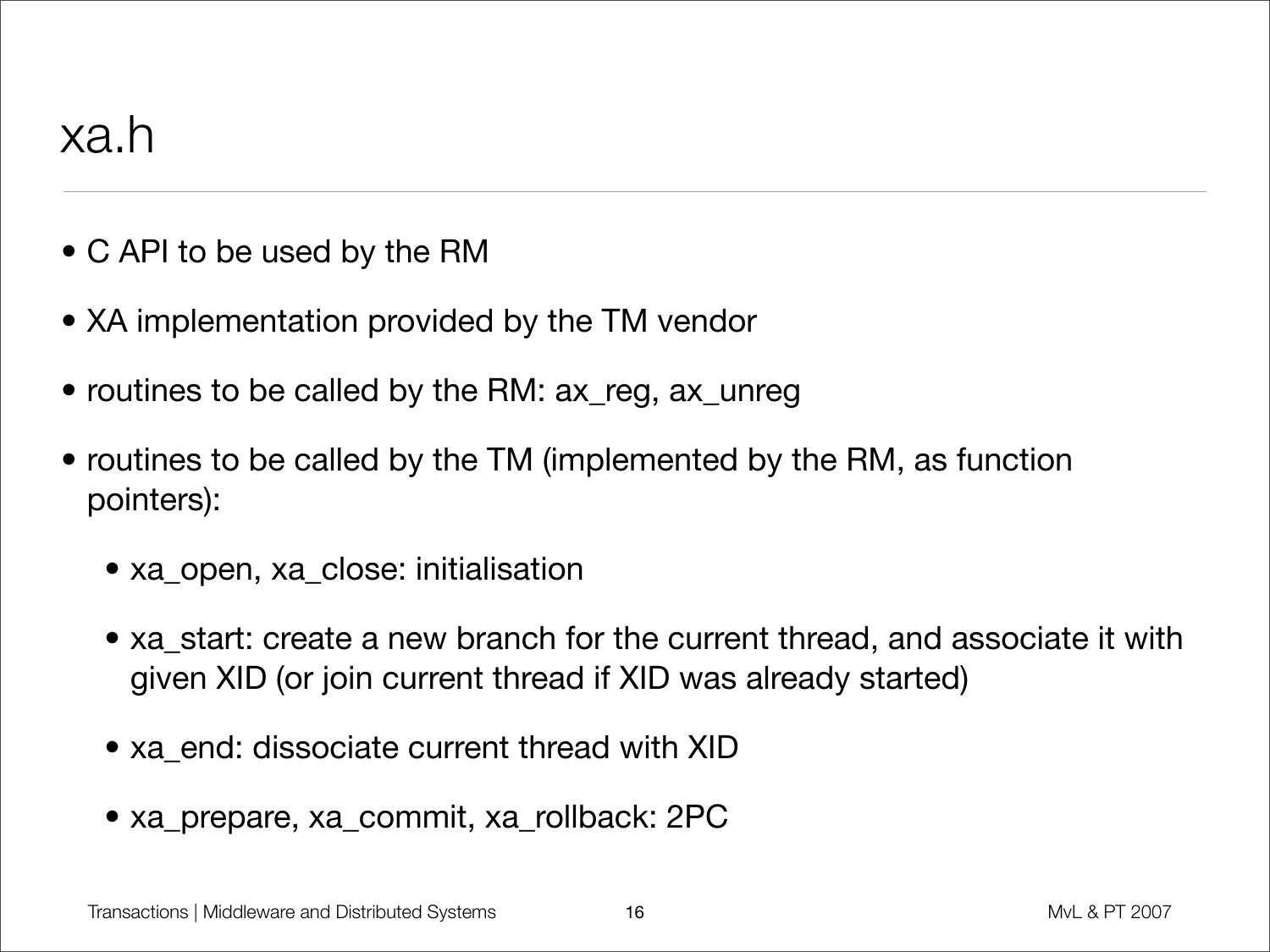### XA Implementations

- integrated into Java Transaction API (JTA), through javax.transaction.xa.XAResource
- TM Implementations
	- IBM Customer Information and Control Service (CICS)
	- Bea Tuxedo
	- Microsoft Transaction Server (also: OLE transactions)
- RM Implementations
	- Oracle, DB/2, MySQL, Berkeley DB, ...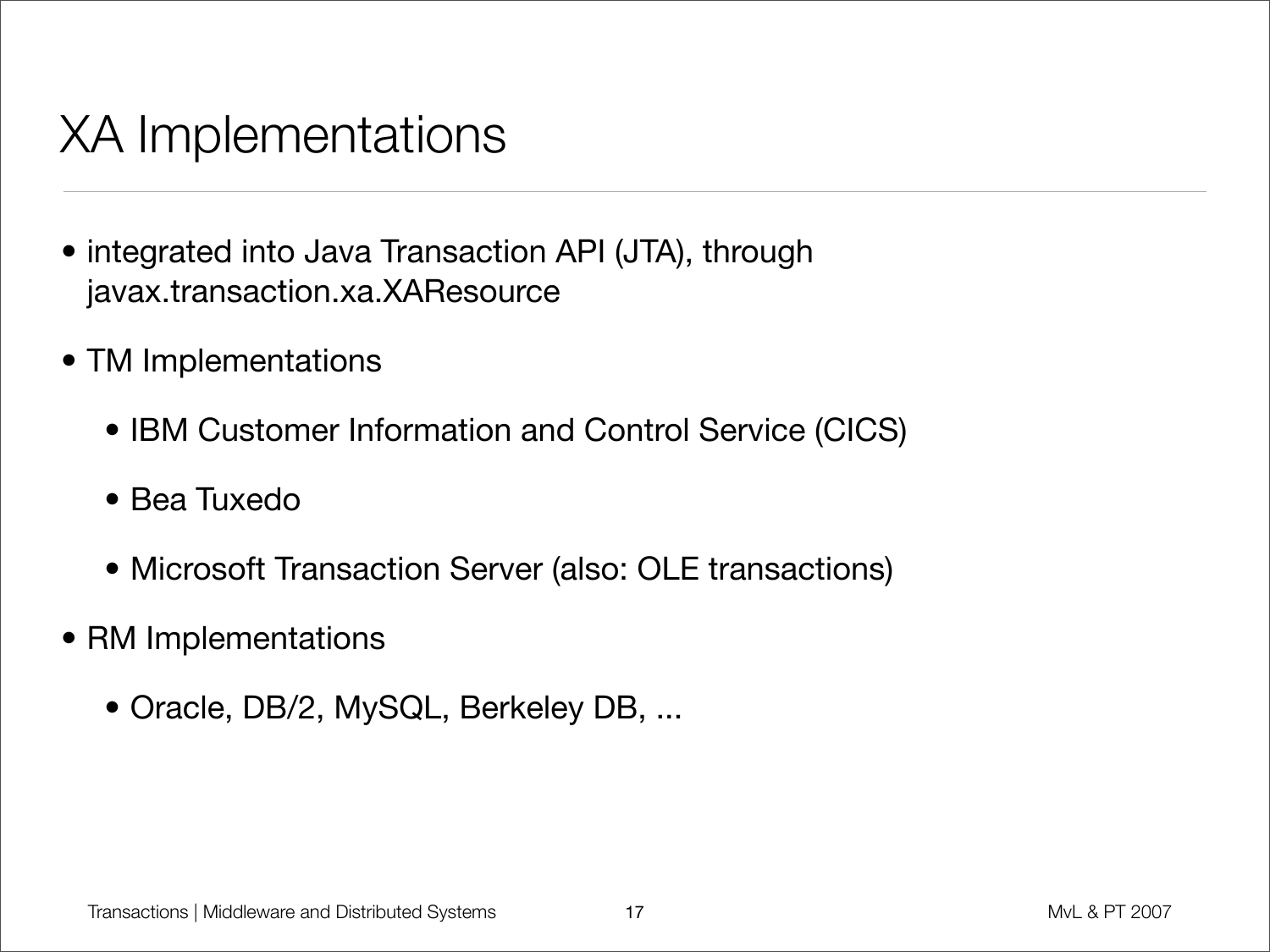# TX

- X/Open API for APs
- tx\_begin, tx\_rollback, tx\_commit
- tx\_info: returns XID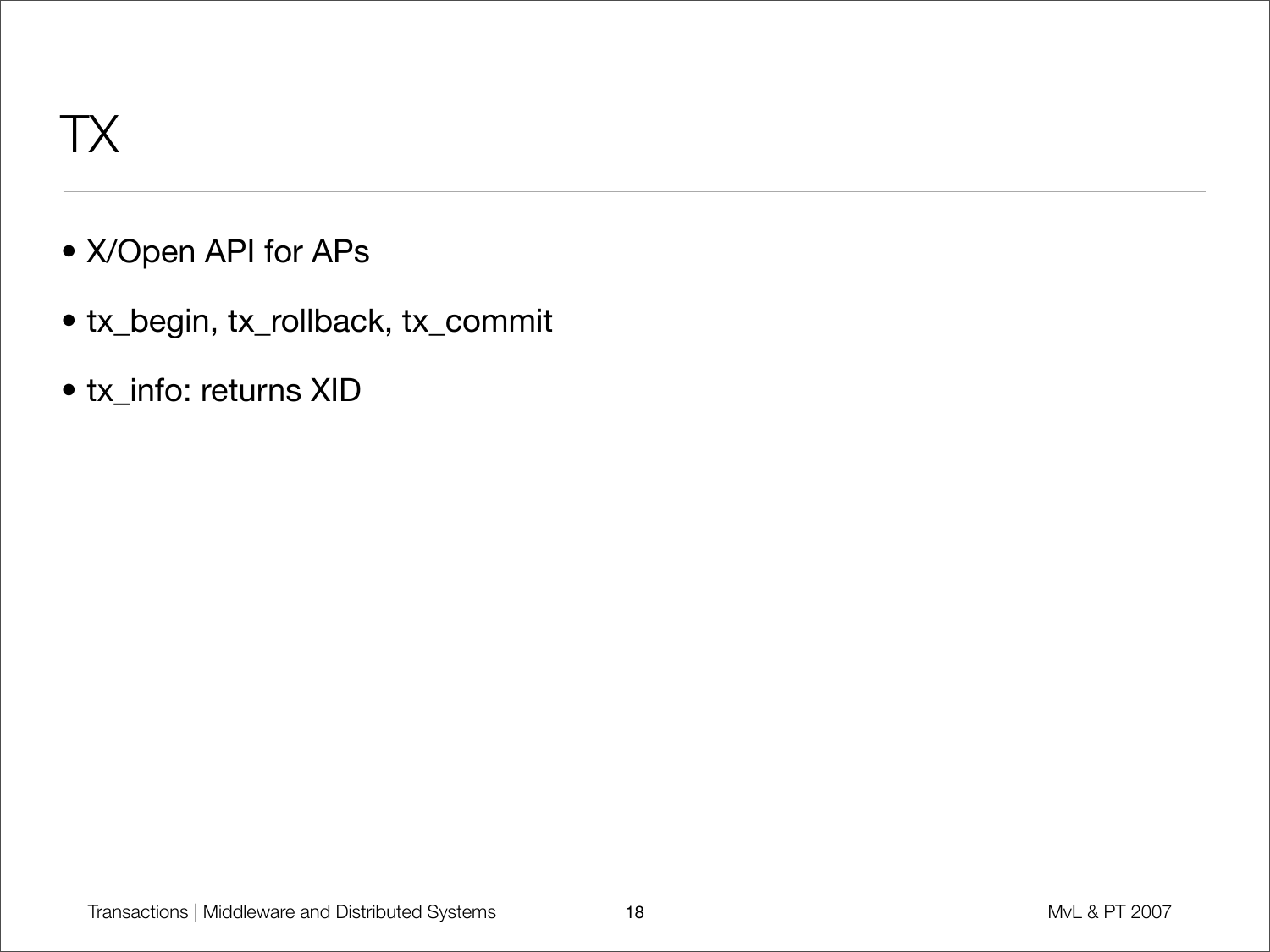# CORBA Transaction Service

- OMG document formal/03-09-02: Transaction Service Specification, version 1.4
- both local API, and wire protocol
- IDL interfaces:
	- Current
	- Control
	- TransactionFactory
	- Terminator
	- Coordinator
	- Resource
	- Synchronization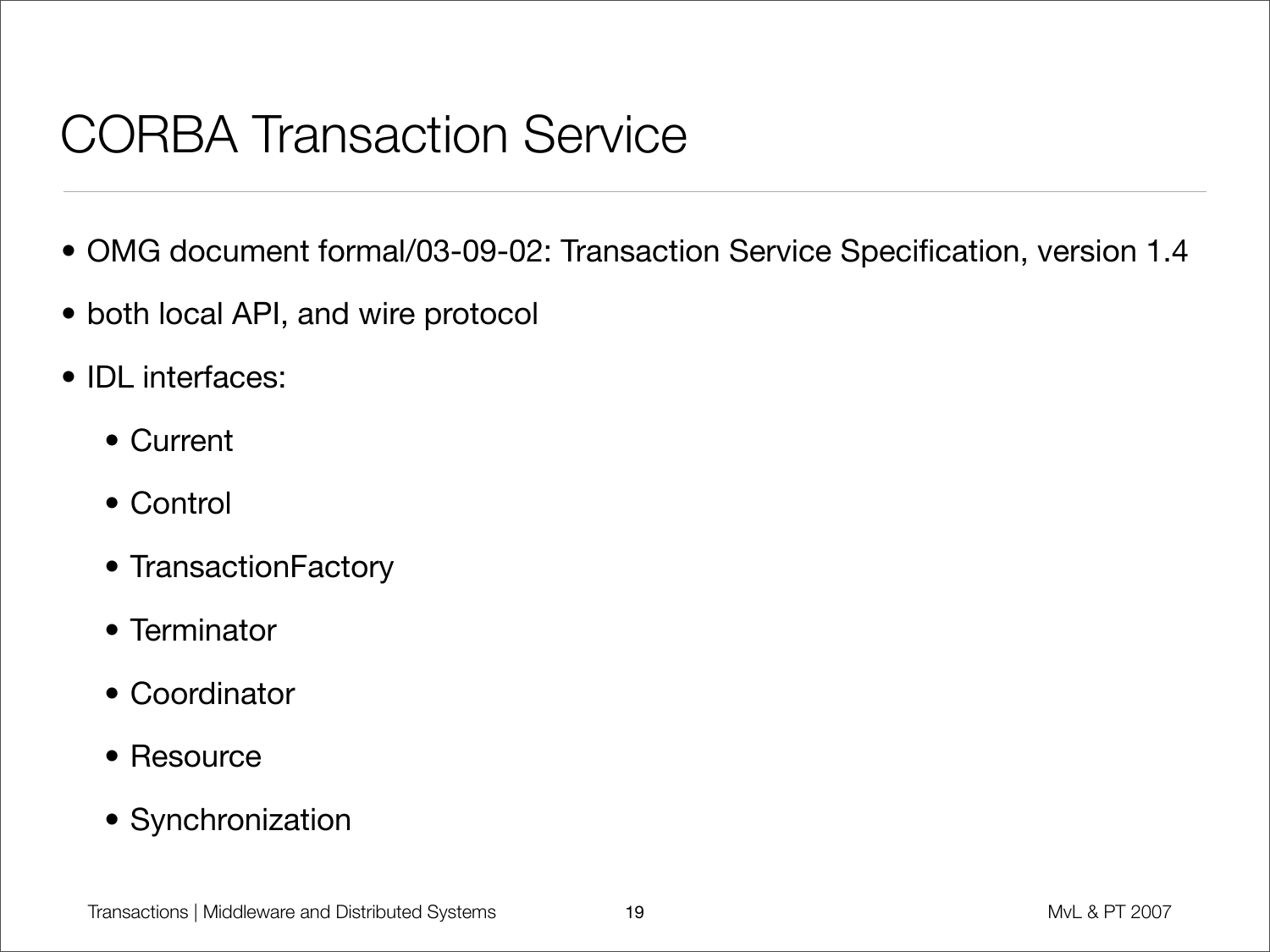### Current Interface

- gives access to current transaction, simplifies programming
- available as initial reference ("TransactionCurrent")
	- needs to be thread-local
- void begin() raises(SubtransactionsUnavailable);
- void commit(in bool report\_heuristics) raises(NoTransaction, HeuristicsMixed, HeuristicsHazard);
- void rollback()...
- Control get\_control();
- Control suspend(); void resume(in Control which)...;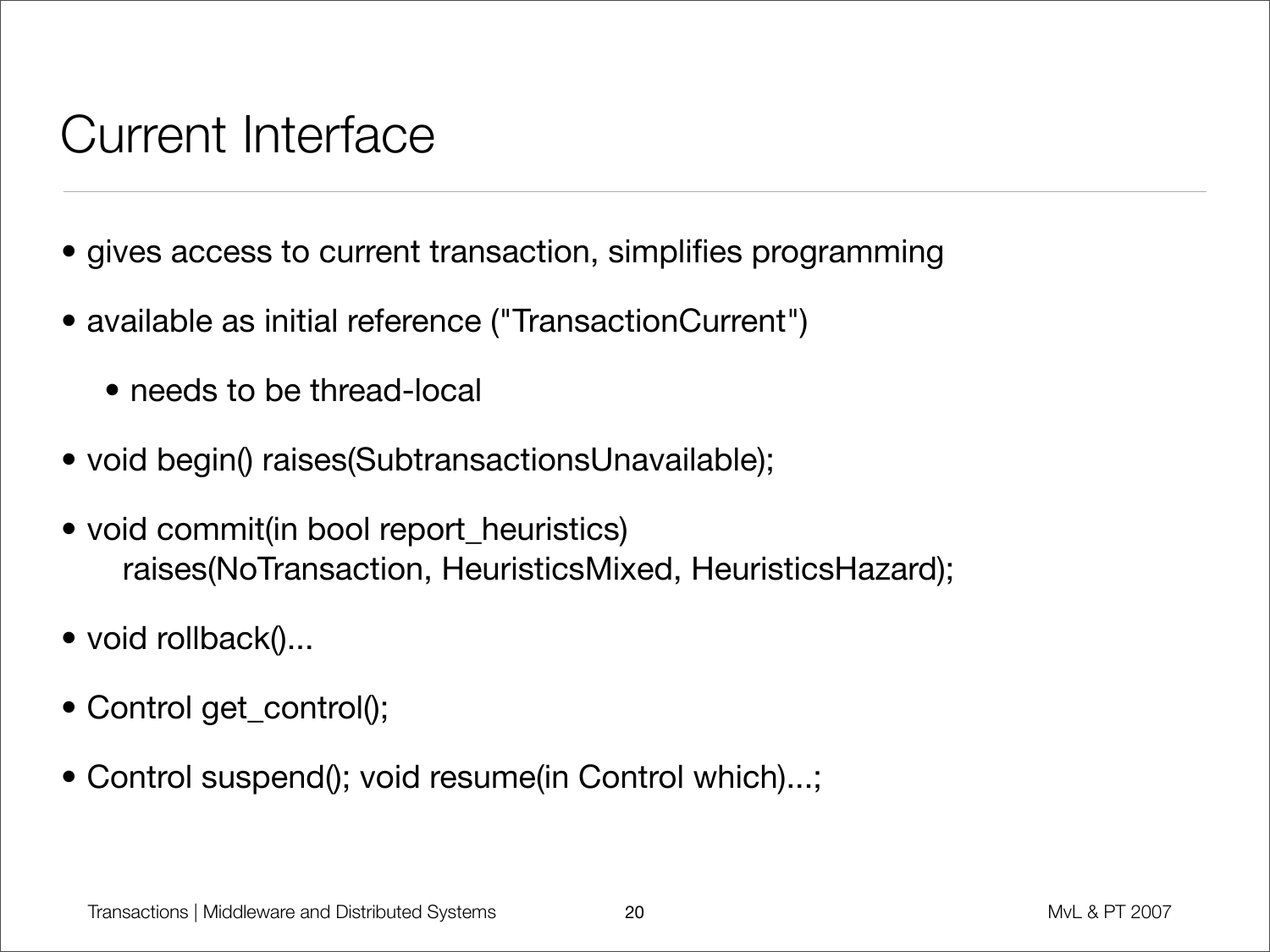### TransactionFactory Interface

- implemented by TP monitor
- Control create(in unsigned long time\_out); // seconds
- Control recreate(in PropagationContext ctx);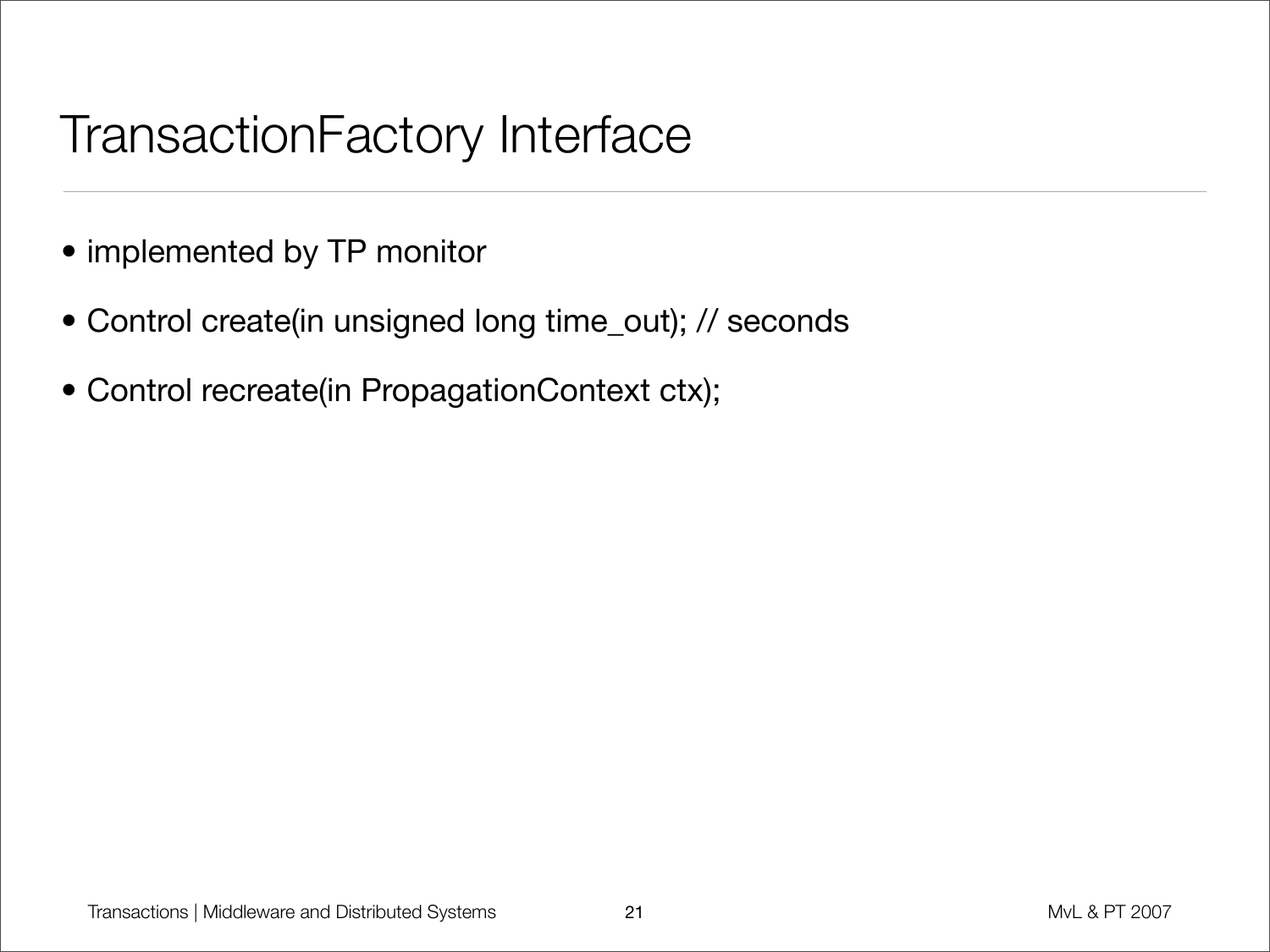### Control Interface

- Terminator get\_terminator()...
- Coordinator get\_coordinator()...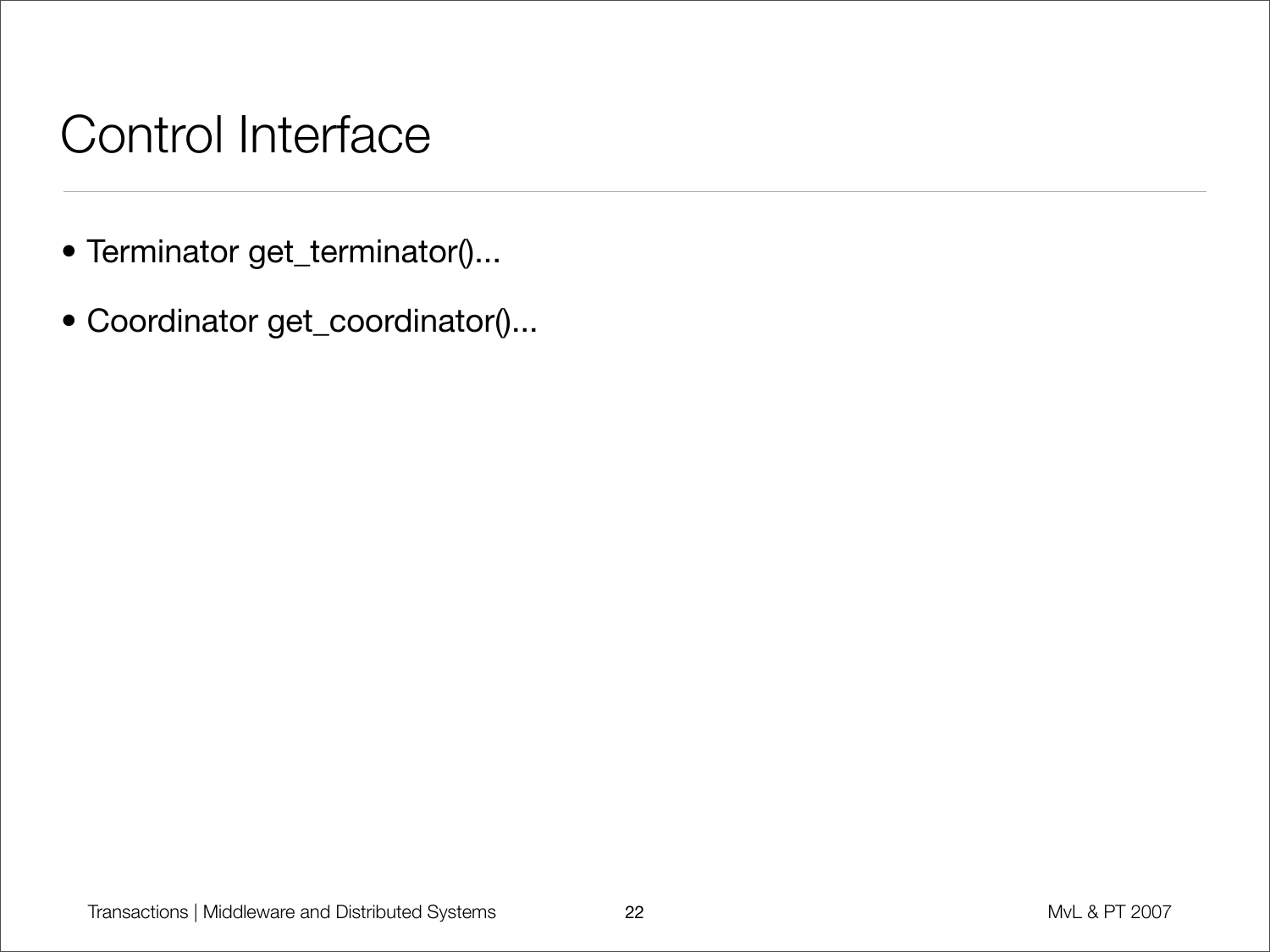#### Terminator Interface

- void commit(in boolean report\_heuristics)..
- void rollback();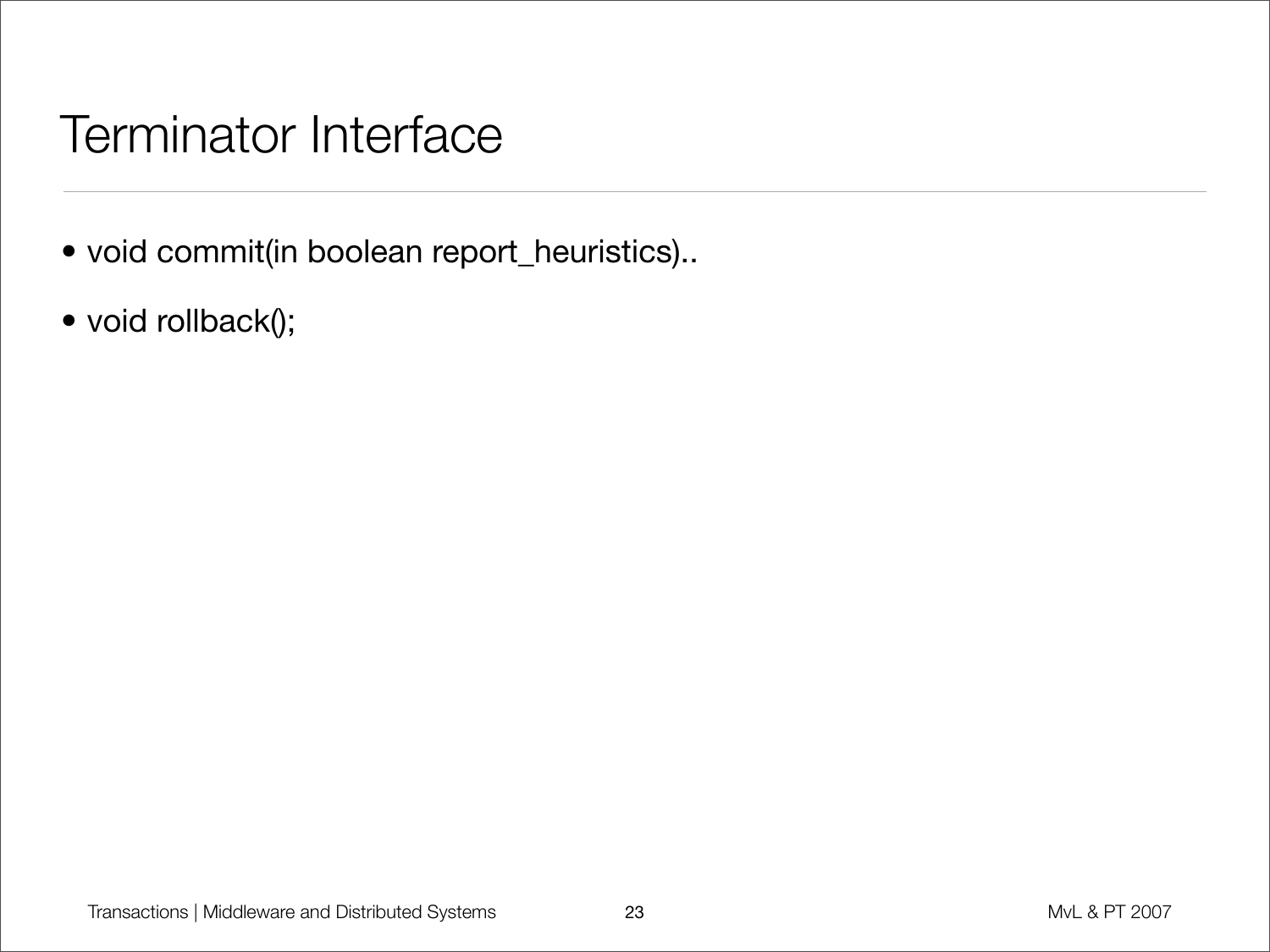#### Coordinator Interface

- responsible for a single transaction
- access to status, transaction hierarchy
- creation of sub-transactions
- RecoveryCoordinator register\_resource(in Resource r)...
- void register\_synchronization(in Synchronization sync)...
- PropagationContext get\_txcontext()...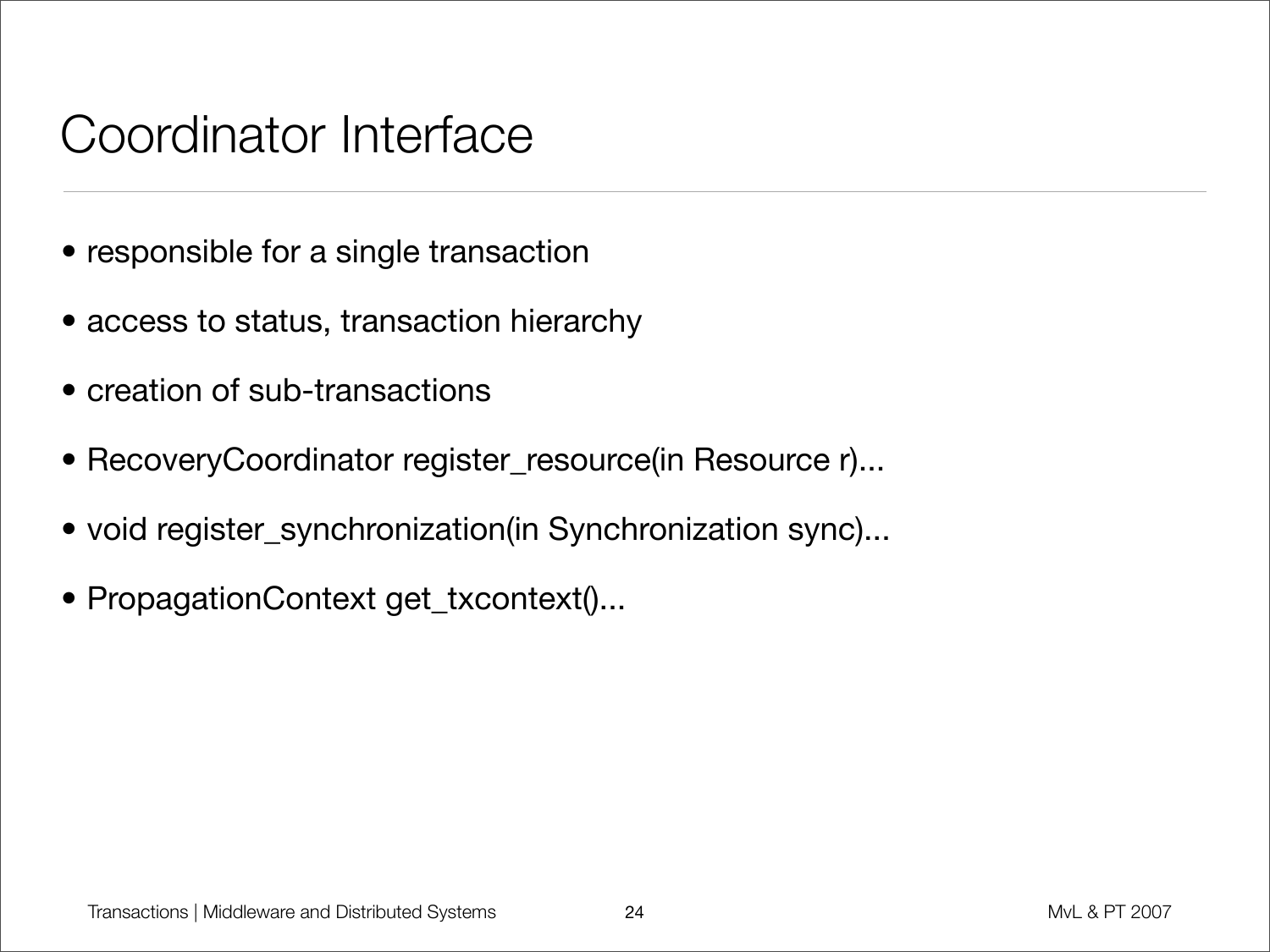#### Resource Interface

- Vote prepare() raises{HeuristicsMixed, HeuristicsHazard};
	- VoteReadOnly: no modifications made
	- VoteCommit, VoteRollback
- void rollback()...
- void commit()...
- void commit\_one\_phase()...
- void forget();
	- only used after heuristic outcomes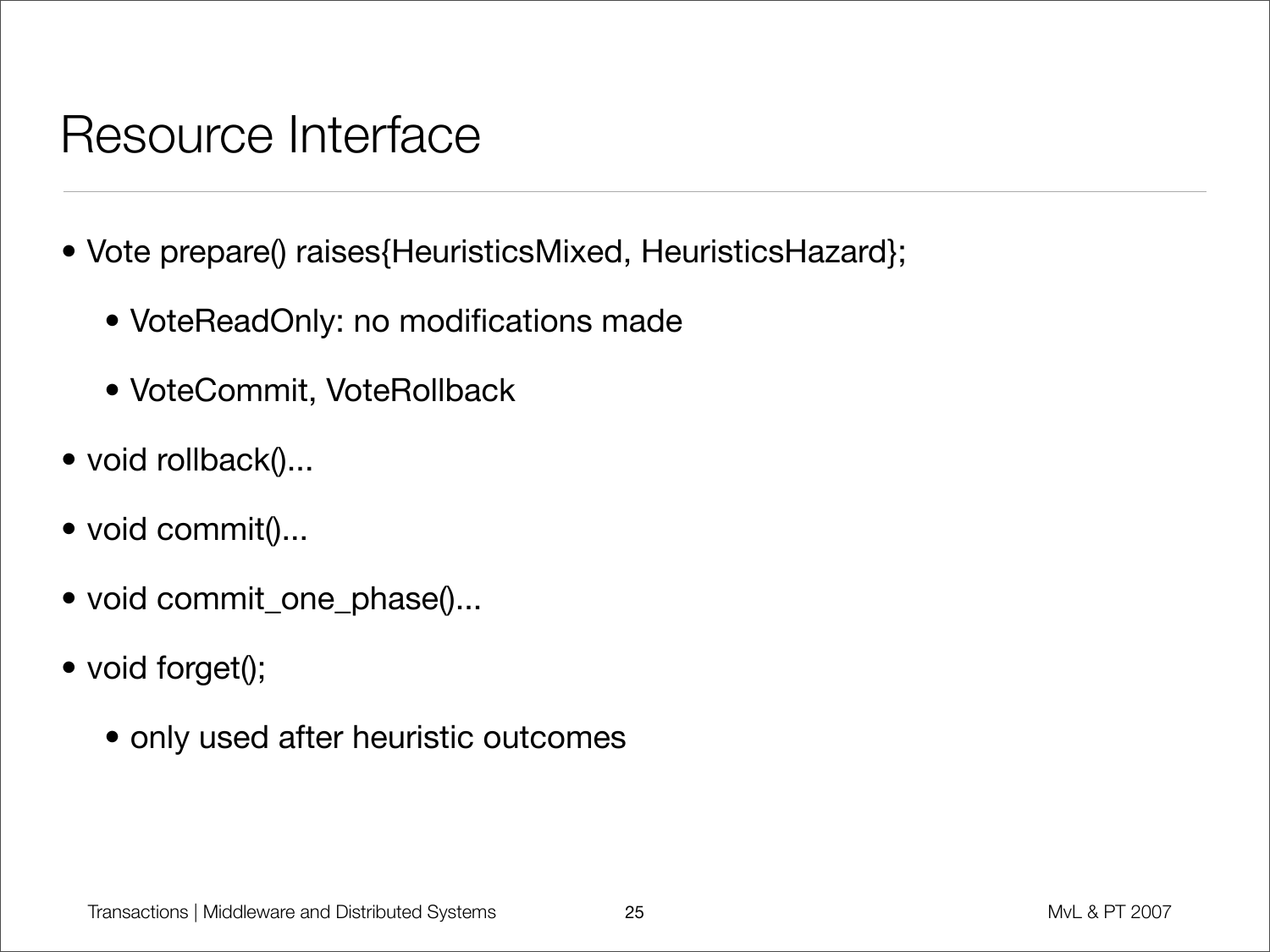### Synchronization Interface

- used to integrate transient state
- void before\_completion();
	- invoked before the prepare step
	- object may start copying transient state to some resource
- void after\_completion(in Status s);
	- invoked after complete or rollback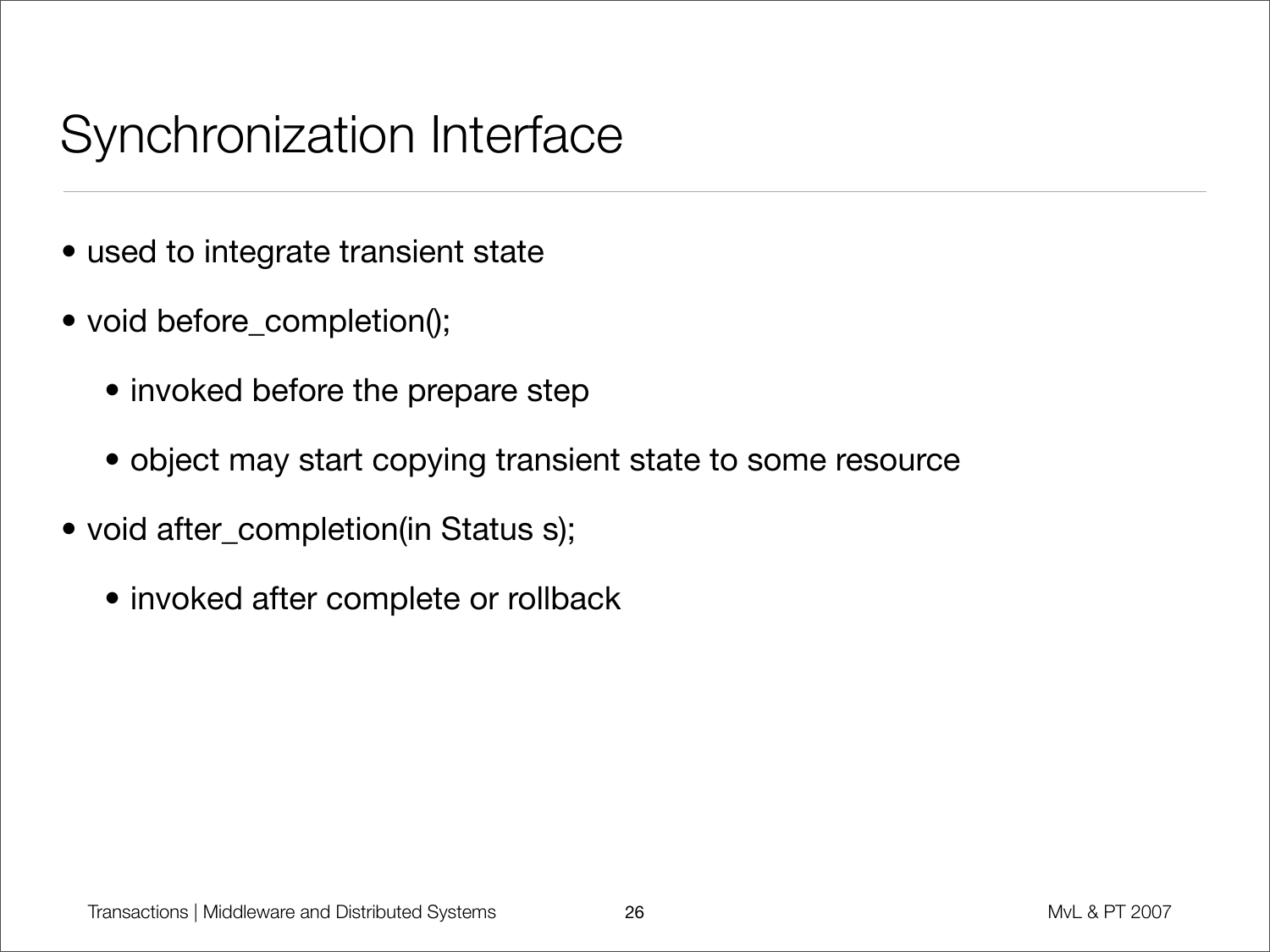### Heuristic Decisions

- unilateral decisions, before consensus was achieved
	- typically in expectation of a likely outcome, and under some resource pressure (e.g. lock timeout)
	- only allowed/possible in the "uncertain" state
- reported as exceptions
	- HeuristicRollback
	- HeuristicCommit
	- HeuristicMixed
	- HeuristicHazard (not all outcomes known; the known ones are either all commit or all rollback)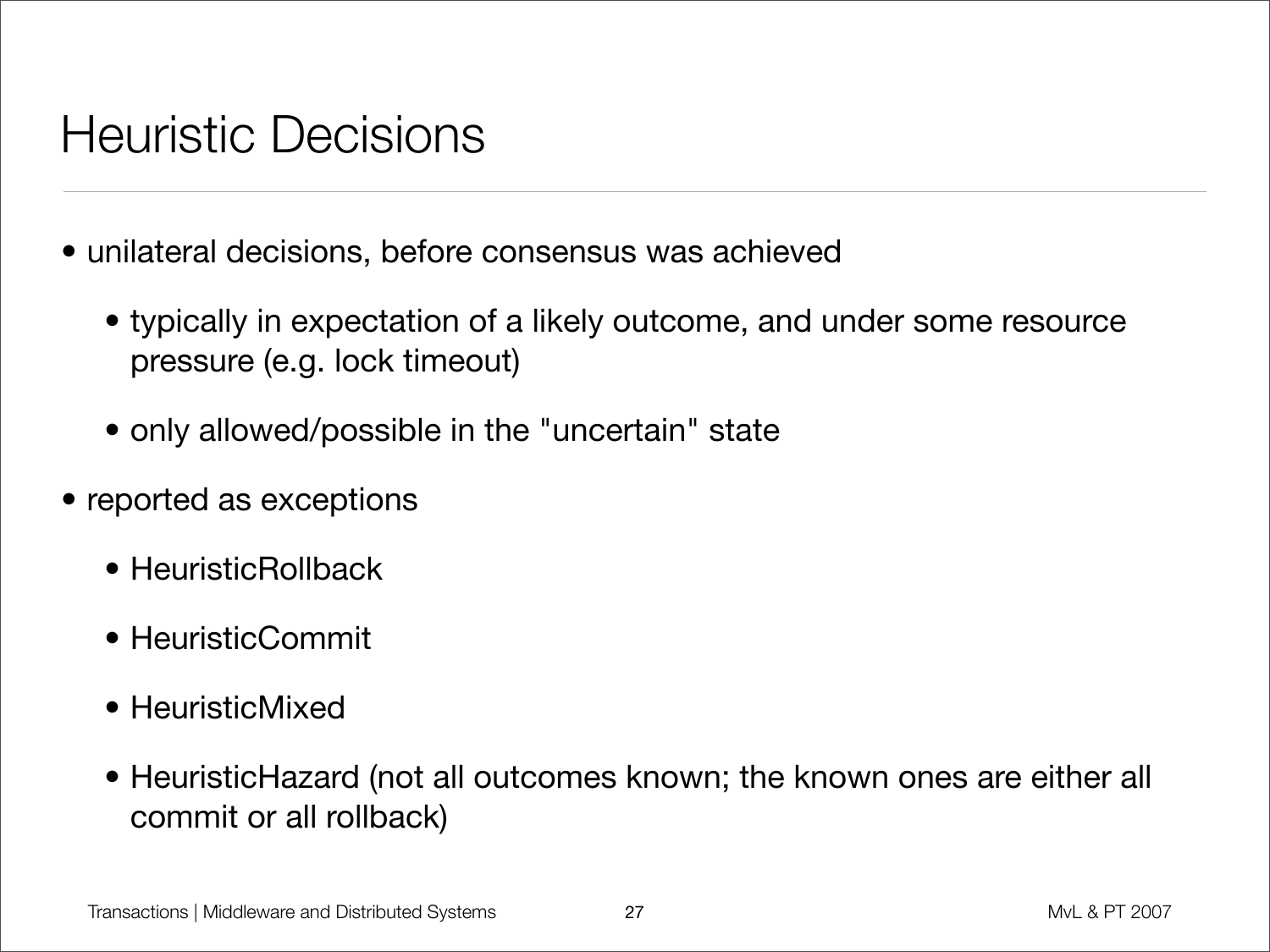#### Transaction Context

- Automatically transmitted together with operation invocations
	- Alternatively: explicitly pass Control object to remote operation
- specific format for a single TP monitor unspecified; interoperable version encoded as a IOP::ServiceContext (ServiceId 0), as PropagationContext struct TransIdentity{

Coordinator coord;

Terminator term;

otid\_t otid; // compatible with XA XID

};

struct PropagationContext{

unsigned long timeout;

TransIdentity current;

sequence<TransIdentity> parents;

```
 any implementation_specific_data;
```

```
};
```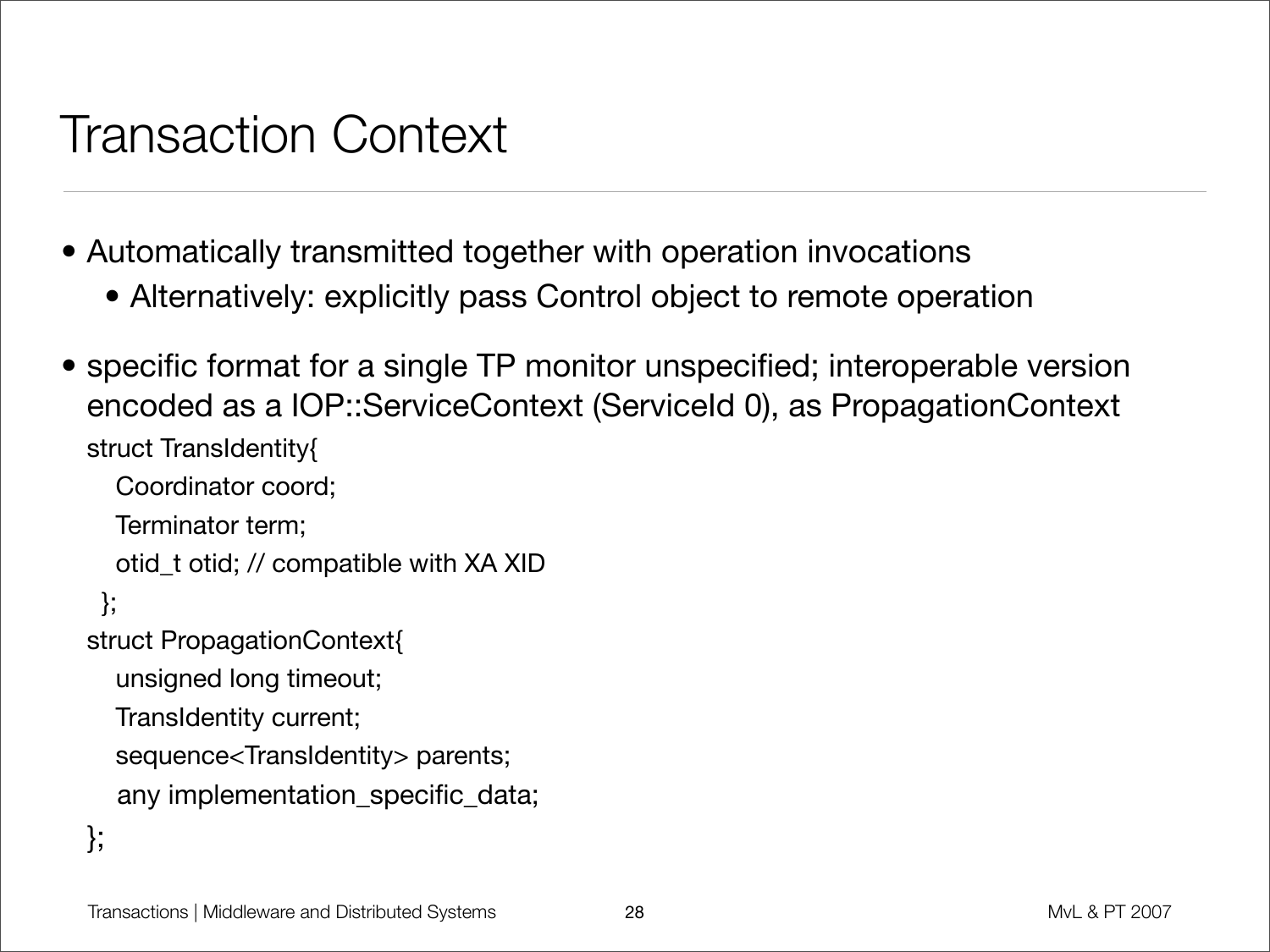#### Policies

- objects need to express their ability to participate in a transaction
- OTS 1.0, 1.1: Inheritance from empty interface TransactionalObject
- OTS 1.2: IOR contains component indicating policy of object (OTSPolicy)
	- requires: object must be invoked in the context of a transaction
	- forbids: object must not be invoked in a transaction
	- adapts: can live with or without transaction
- CORBA messaging: communication may go through a broker breaks transaction boundary
	- InvocationPolicy specifies whether target object requires SHARED transactions, UNSHARED transactions, or either kind
- Server code sets policy on POA creation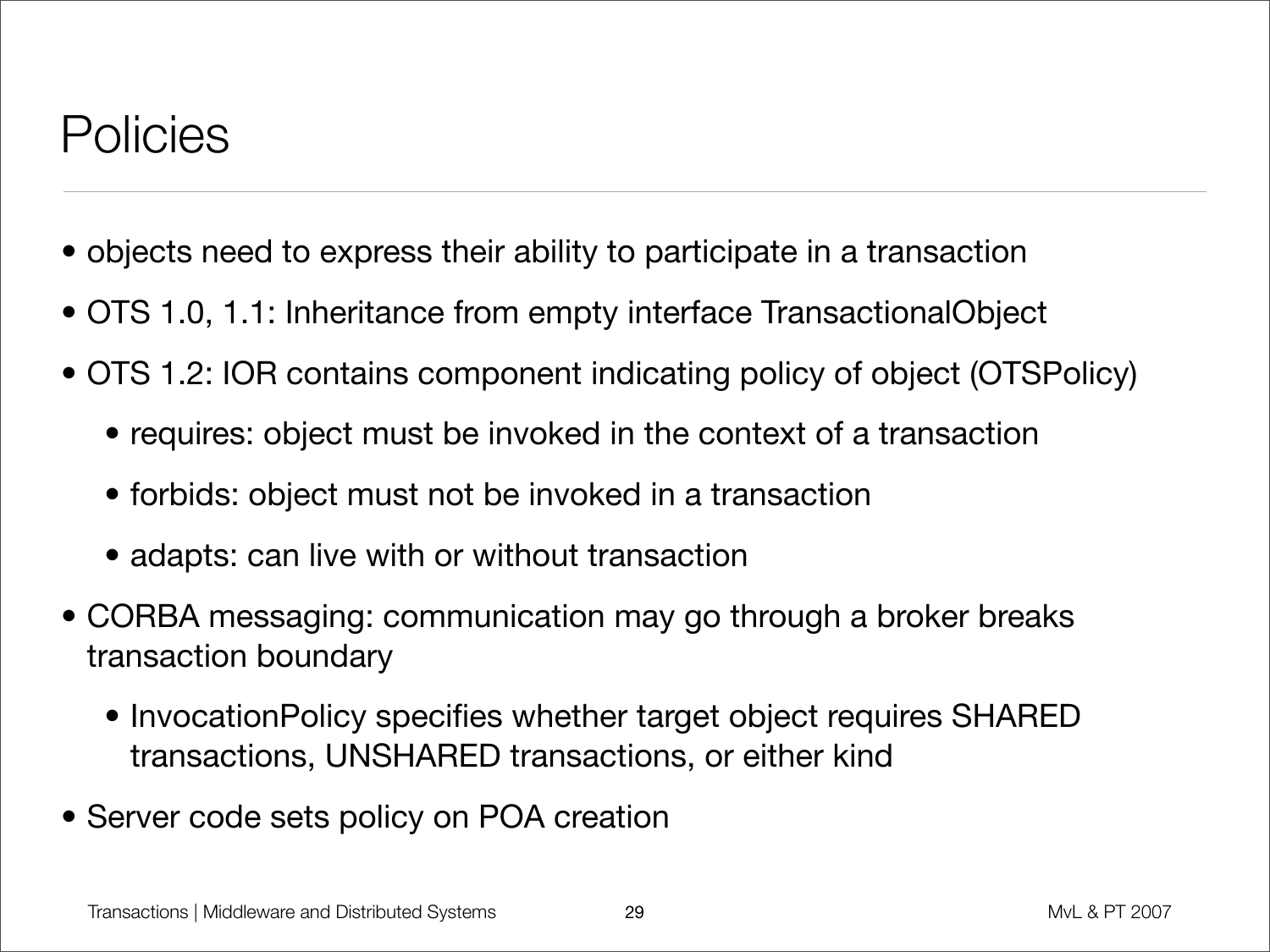### OTS Implementations

- Java Mapping: JTS (Java Transaction Service) is based on OTS 1.2
	- BEA Jolt

 $\bullet$  ...

- VisiBroker ITS (Integrated Transaction Service)
- BEA Tuxedo (for C++)
- Orbix E2A Application Server Platform
- Encina++ (IBM TXSeries)
- OpenORB transaction service